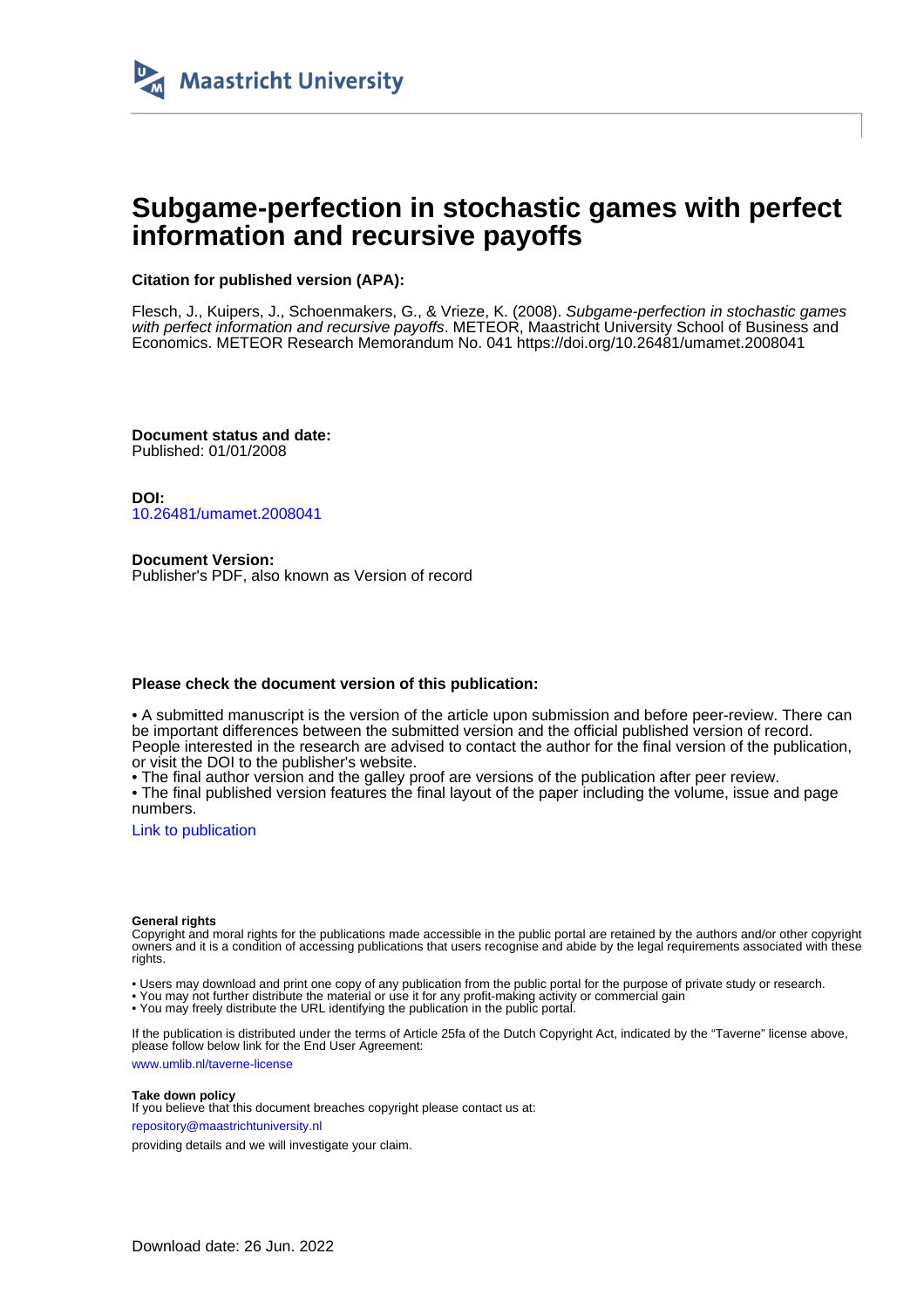János Flesch, Jeroen Kuipers, Gijs Schoenmakers, Koos Vrieze

Subgame-Perfection in Stochastic Games with Perfect Information and Recursive Payoffs

RM/08/041

JEL code: C73



**M**aastricht research school of **E**conomics of **TE**chnology and **OR**ganizations

Universiteit Maastricht Faculty of Economics and Business Administration P.O. Box 616 NL - 6200 MD Maastricht

phone : ++31 43 388 3830 fax : ++31 43 388 4873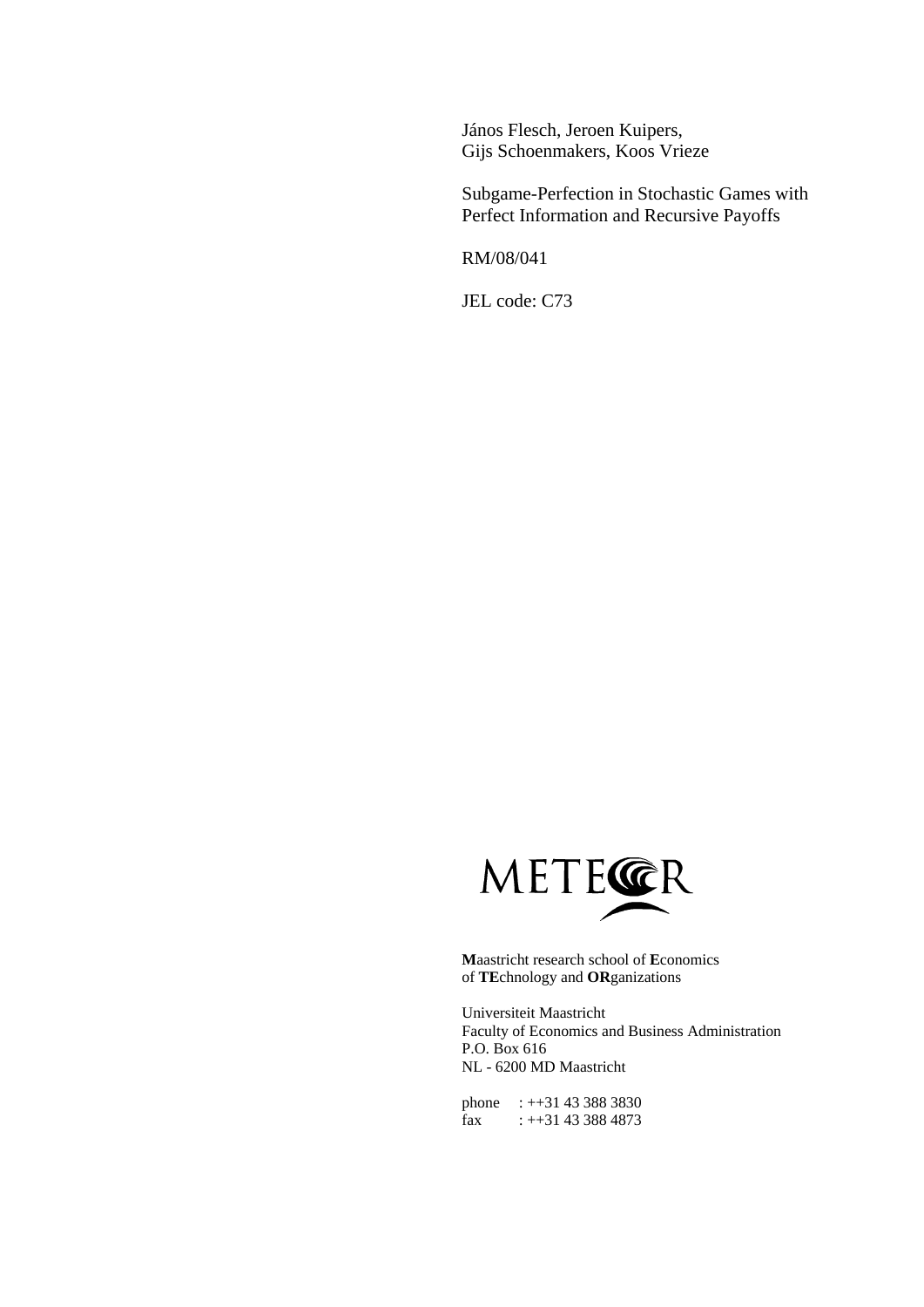# Subgame-Perfection in Stochastic Games with Perfect Information and Recursive Payoffs

J. Flesch<sup>∗</sup> , J. Kuipers† , G. Schoenmakers† , K. Vrieze†

November 21, 2008

#### Abstract

We consider a class of *n*-player stochastic games with the following properties:  $(1)$ in every state, the transitions are controlled by one player, (2) the payoffs are equal to zero in every non-absorbing state, (3) the payoffs are non-negative in every absorbing state. With respect to the expected average reward, we provide a constructive proof that a subgame-perfect  $\varepsilon$ -equilibrium exists in pure strategies, for every  $\varepsilon > 0$ . Moreover, if all transitions of a game in our class are deterministic, then the game has a subgame-perfect 0-equilibrium in pure strategies.

Key words: stochastic games; perfect information games; recursive games; subgameperfect equilibria

MSC2000 subject classification: 91A15, 91A06

OR/MS subject classification: games/group decisions, stochastic

## 1 Introduction

In the theory of average-reward stochastic games (with finite state and action spaces), a major open problem is whether or not  $\varepsilon$ -equilibria exist for all  $\varepsilon > 0$ . The famous game called the Big Match, which was introduced by Gillette [5] and solved by Blackwell and Ferguson [1], and the game in Sorin [16] demonstrated that 0-equilibria do not necessarily exist, and moreover, that history-dependent strategies are indispensable for establishing  $\varepsilon$ equilibria. For two-player zero-sum games, Mertens and Neyman [8] showed the existence of  $\varepsilon$ -equilibria, in terms of  $\varepsilon$ -optimal strategies. Later, Vieille [18], [19] provided a proof that  $\varepsilon$ -equilibria exist in all two-player stochastic games. For more than two players, however, only partial results are available, under rather restrictive conditions. For results on the existence of  $\varepsilon$ -equilibria in special classes, we refer to Thuijsman and Raghavan [17], Solan [12], Solan and Vieille [14], Simon [11], Flesch et al. [2] and Flesch et al. [3], [4].

About subgame-perfect  $\varepsilon$ -equilibria even less is known. Some recent results fell into the class  $G$  of *n*-player perfect information games with recursive payoffs. Here, perfect information refers to the property that, in any state of the game, at most one player has

<sup>∗</sup>Dept. of Quantitative Economics, Maastricht University, P.O. Box 616, 6200MD, Maastricht, The Netherlands.

<sup>†</sup>Department of Mathematics, Maastricht University, P.O. Box 616, 6200MD, Maastricht, The Netherlands.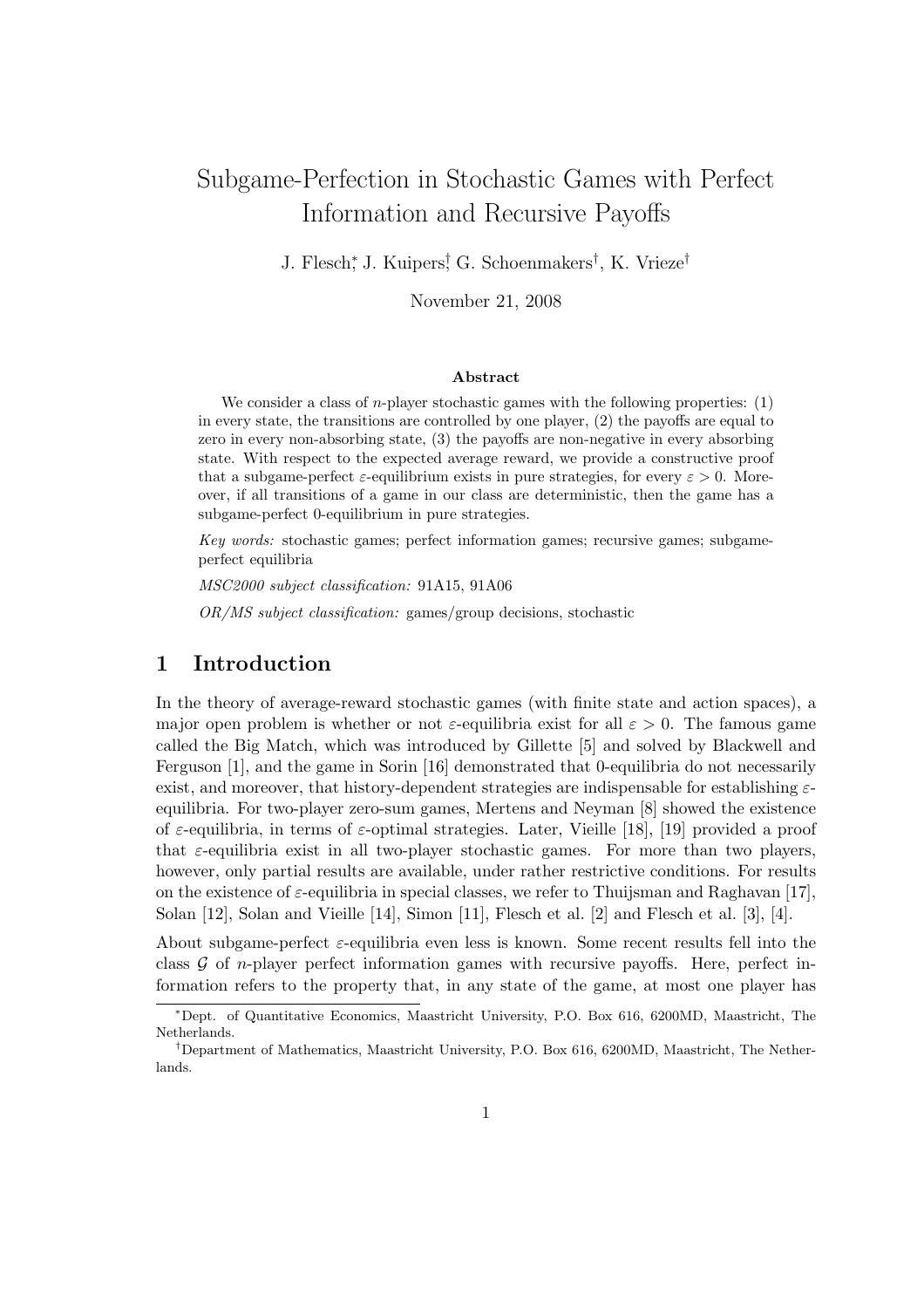more than one action (this player controls the state). We assume that the payoffs in absorbing states are non-negative, so that the players have an incentive to eventually reach an absorbing state. It follows from Thuijsman and Raghavan [17] that equilibria exist in the class  $\mathcal{G}$ , but these equilibria are not subgame-perfect, since they involve punishments where  $n-1$  players minimize a deviating player, without regard to their own payoffs.

Solan [13] showed for a subclass of games in G that subgame-perfect  $\varepsilon$ -equilibria exist, for all  $\varepsilon > 0$  (without assuming the non-negativity of the payoffs). His proof requires two restrictions for games in  $\mathcal{G}: (1)$  each player controls exactly one non-absorbing state, (2) each player in his own state has the choice between two actions: one "absorbing" action leading immediately to an absorbing state, and a "non-absorbing" one leading to the n non-absorbing states according to a probability distribution. It is essential that this probability distribution is the same for all  $n$  non-absorbing actions. His proof is based on the analysis of a specific type of differential inclusions. A generalization of this result to periodic probability distributions can be found in Mashiah-Yaakovi [7].

For another subclass of games in  $\mathcal{G}$ , called free transition games, Kuipers et al. [6] proved the existence of subgame-perfect 0-equilibria in pure strategies. A game  $G \in \mathcal{G}$ , with T denoting the set of non-absorbing states of  $G$ , is called a free transition game if it satisfies the following condition: in any state  $s \in T$ , the action space of the controlling player  $i_s$  is exactly  $\{0\} \cup T$ , where action 0 is "absorbing" and leading immediately to an absorbing state, and where action  $a \in T$  is "non-absorbing" and leads to non-absorbing state a with probability 1.

In this paper, we provide a constructive proof that subgame-perfect  $\varepsilon$ -equilibria exist in pure strategies, for all  $\varepsilon > 0$ , within the whole class G. For the subclass of games with deterministic transitions the proof simplifies, and the existence of subgame-perfect 0-equilibria in pure strategies is guaranteed. Our construction uses history-dependent strategies, which is necessary, as stationary strategies are in general insufficient for  $\varepsilon$ equilibria (cf., for example, Solan and Vieille [15] or Kuipers et al. [6]). Although our approach relies on the properties of the games in the class  $G$ , it is very natural and may initiate further results outside this class. In this respect, we wish to mention two related models, in which there is an ongoing investigation regarding the existence of equilibria and subgame-perfect equilibria. First, we mention a class of Dynkin games, where in each state (of a possibly infinite state space), the controlling player has one non-absorbing action, called "continue", and one absorbing action, called "quit" (cf. for example, Solan and Vieille [15] and Solan [13]). Another related model is the class of so-called stopping games, where in contrast with Dynkin games, several players may choose simultaneously between actions "continue" and "quit" (cf. for example, Shmaya et al. [10] and Shmaya and Solan [9]).

## 2 The model and the main results

The class G of stochastic games An *n*-player stochastic game in class G is given by (1) a nonempty set of players  $N = \{1, \ldots, n\}$ , (2) a nonempty and finite set of states S, (3) for each state  $t \in S$ , an associated 'controlling' player  $i_t \in N$ , (4) for each state  $t \in S$ , a nonempty and finite set of actions  $A_t$ , (5) for each state  $t \in S$  and each action  $a \in A_t$ ,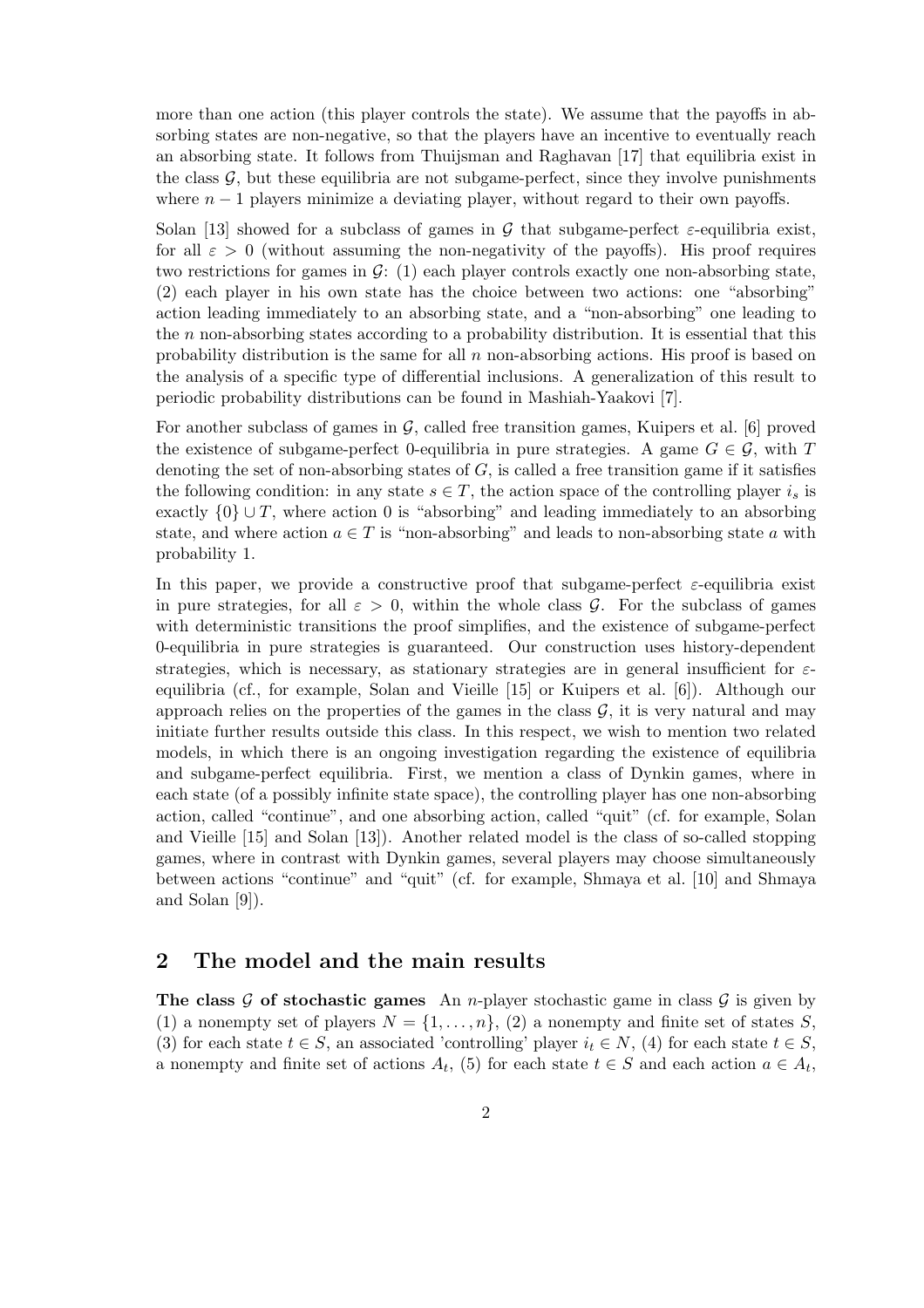a transition probability distribution  $p_t(a) = (p_t(a, u))_{u \in S}$ , (6) for each state  $t \in S$  and each action  $a \in A_t$ , a payoff  $r_t^i(a) \in \mathbb{R}$  to each player i, such that the payoffs are equal to 0 in all non-absorbing states and the payoffs are non-negative in all absorbing states. Here, a state t is called absorbing if  $p_t(a,t) = 1$  for all actions  $a \in A_t$ ; otherwise t is called non-absorbing.

The game is to be played at stages in  $\mathbb N$  in the following way. At any stage  $m$ , in the present state  $s_m \in S$ , the controlling player  $i_{s_m}$  has to choose an action  $a_m$  from the action set  $A_{s_m}$ . The chosen action  $a_m$  induces a payoff  $r_{s_m}^j(a_m)$  to each player j, and a transition to a new state according to the transition probability distribution  $p_{s_m}(a_m)$ , where play will continue at stage  $m + 1$ . We assume complete information (i.e. the players know all the data of the stochastic game), full monitoring (i.e. the players observe the present state and the action chosen by the controlling player), and perfect recall (i.e. the players remember all previous states and actions). The game starts in an initial state  $s \in S$ .

**Strategies** A mixed action in state  $t \in S$  for player  $i_t$  is a probability distribution on  $A_t$ . The set of these mixed actions is denoted by  $X_t$ . For  $a \in A_t$ , let  $S_t(a) = \{u \in A_t\}$  $S \mid p_t(a, u) > 0$  denote the set of states to which transition occurs with a positive probability when action a is taken at state t. Let  $H_{st}$  denote the set of all possible sequences  $(s = s_1, a_1, \ldots, s_m, a_m, s_{m+1} = t)$  of arbitrary but finite length, where for every  $k = 1, \ldots, m$  we have that (a)  $s_k$  is a state and  $a_k$  is an action of the controlling player player  $i_{s_k}$  in state  $s_k$ , (b)  $s_{k+1} \in S_{s_k}(a_k)$ . Thus,  $H_{s,t}$  is the set of all possible histories starting in initial state  $s$  and ending in state  $t$ .

A strategy  $\pi^i$  for player i and initial state s is a decision rule that, for any history  $h \in H_{s,t}$ with  $i = i_t$ , prescribes a mixed action  $\pi^i(h) \in X_t$ . We use the notation  $\Pi_s^i$  for the set of strategies for player i and initial state  $s^1$ . A strategy  $\pi^i \in \Pi_s^i$  is called pure if every prescription  $\pi^{i}(h)$  places probability 1 on one action. If the mixed actions prescribed by a strategy only depend on the final state of  $h$ , then the strategy is called stationary. We use the notation  $\Pi_s$  for the set of joint strategies  $\pi = (\pi^i)_{i \in N}$  with  $\pi^i \in \Pi_s^i$  for  $i \in N$ . A joint strategy  $\pi = (\pi^i)_{i \in N}$  is pure if  $\pi^i$  is pure for all  $i \in N$ , and it is stationary if  $\pi^i$  is stationary for all  $i \in N$ .

Consider a strategy  $\pi^i \in \Pi_s^i$  and a history  $h \in H_{s,t}$ . The <u>continuation strategy</u>  $\pi^i[h] \in \Pi_t^i$ for player i and initial state t prescribes mixed actions for histories  $h' \in H_{t,u}$  with  $i_u = i$ according to  $\pi^i$ , but as if h had happened before h'. More formally, the continuation strategy  $\pi^{i}[h]$  prescribes the mixed action  $\pi^{i}[h](h') = \pi^{i}(h \oplus h')$  in state u. Here,  $h \oplus h'$ is the history obtained by concatenation of h and  $h'$  (where t, the final state of h and the initial state of h', merge to one state t in  $h \oplus h'$ ). We use the notation  $\pi[h]$  to denote the joint continuation strategy, associated with  $\pi = (\pi^i)_{i \in N}$  and  $h \in H_{s,t}$ .

**Rewards** For initial state  $s \in S$  and a joint strategy  $\pi \in \Pi_s$ , the sequences of payoffs are evaluated by the expected average reward, which is given for player  $i$  by

$$
\phi^{i}(\pi) := \liminf_{M \to \infty} \mathbb{E}_{\pi} \left( \frac{1}{M} \sum_{m=1}^{M} R_{m}^{i} \right) = \liminf_{M \to \infty} \frac{1}{M} \sum_{m=1}^{M} \mathbb{E}_{\pi} \left( R_{m}^{i} \right),
$$

<sup>&</sup>lt;sup>1</sup>In this article, a strategy provides prescriptions for histories with a given initial state, and it provides no prescriptions for other initial states. This is to conform with the concept of a continuation strategy, to be defined later on.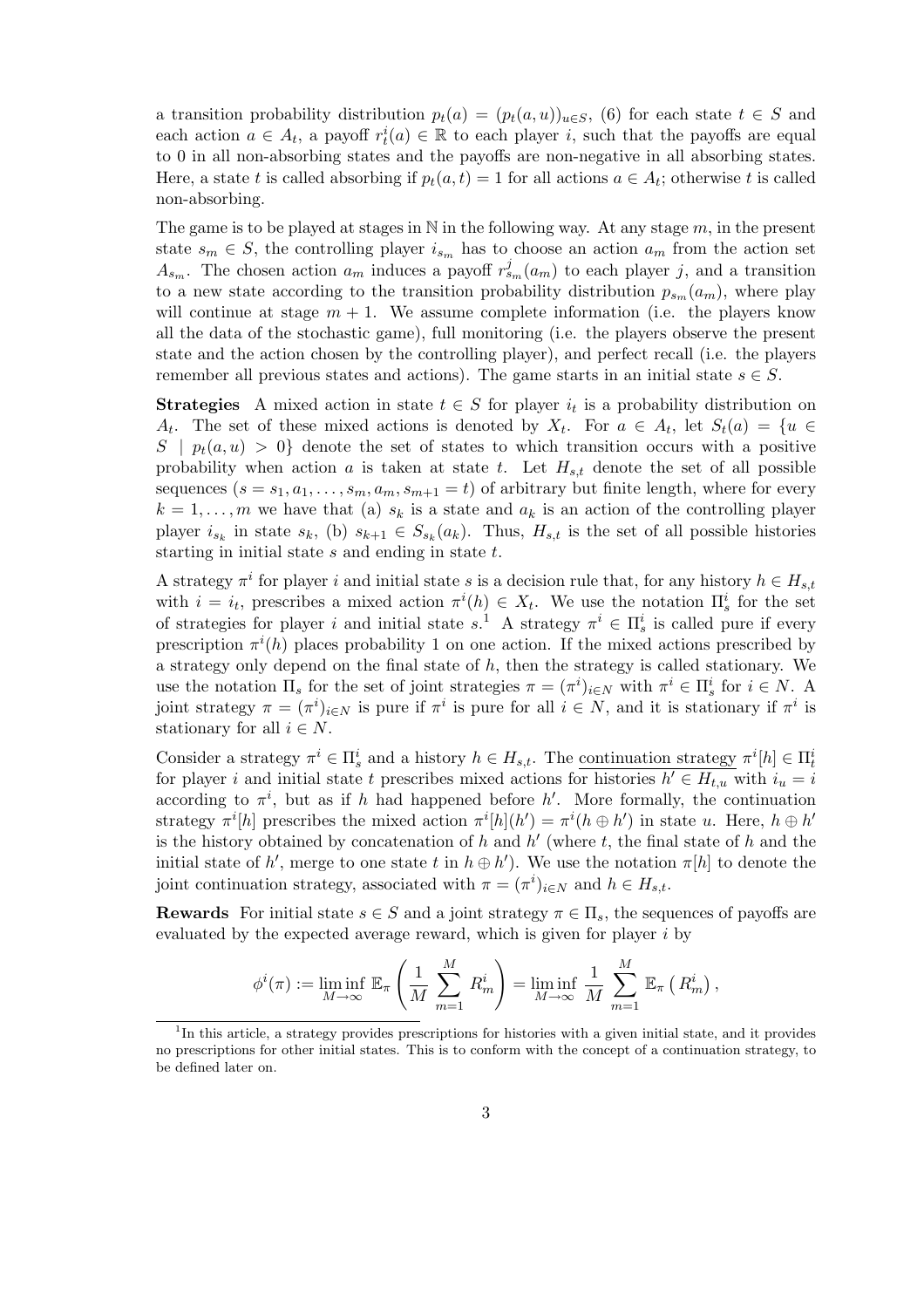where  $R_m^i$  is the random variable for the payoff for player i at stage m, and where  $\mathbb{E}_{\pi}$ stands for expectation with respect to play according to the joint strategy  $\pi$ .

**Equilibria** A joint strategy  $\pi = (\pi^i)_{i \in N} \in \Pi_s$  is called a (Nash)  $\varepsilon$ -equilibrium for initial state s, for some  $\varepsilon \geq 0$ , if

$$
\phi^i\left(\sigma^i,(\pi^j)_{j\in N-\{i\}}\right)\leq \phi^i\left(\pi\right)+\varepsilon\qquad\forall\sigma^i\in\Pi^i_s,\;\forall i\in N,
$$

which means that no player can gain more than  $\varepsilon$  by a unilateral deviation. A strategy profile  $\pi = (\pi_s)_{s \in S}$ , with  $\pi_s \in \Pi_s$  for all  $s \in S$ , is called a (Nash)  $\varepsilon$ -equilibrium, for some  $\varepsilon \geq 0$ , if  $\pi_s$  is a Nash-equilibrium for initial state s for all  $s \in S$ . As we mentioned in the introduction, a 0-equilibrium exists in every game in the class  $G$ , but not in stationary strategies in general.

**Subgame-perfect equilibria** A joint strategy  $\pi \in \Pi_s$  is called a subgame-perfect  $\varepsilon$ equilibrium for initial state s, for some  $\varepsilon \geq 0$ , if for any  $t \in S$  and history  $h \in H_{s,t}$ , the joint continuation strategy  $\pi[h]$  is an  $\varepsilon$ -equilibrium for initial state t. A strategy profile  $\pi = (\pi_s)_{s \in S}$ , with  $\pi_s \in \Pi_s$  for all  $s \in S$ , is called a subgame-perfect  $\varepsilon$ -equilibrium, for some  $\varepsilon \geq 0$ , if  $\pi_s$  is a subgame-perfect  $\varepsilon$ -equilibrium for initial state s for all  $s \in S$ . Subgame-perfection is a refinement of the equilibrium concept.

Our main results concern the existence of subgame-perfect  $\varepsilon$ -equilibria in the class G of stochastic games. We will pay special attention to the case when all transitions are deterministic, i.e. when for every state  $s \in S$  and action  $a \in A_s$ , there exists a state  $t \in S$ such that  $p_s(a, t) = 1$ .

Main Theorem Every stochastic game G in class G has a subgame-perfect  $\varepsilon$ -equilibrium in pure strategies, for every  $\varepsilon > 0$ . Moreover, if all transitions in G are deterministic, then G has a subgame-perfect 0-equilibrium in pure strategies.

The article is structured as follows. In section 3, we prove a useful lemma claiming that, for the main theorem, it suffices to consider games in a subclass  $\mathcal{G}'$  of  $\mathcal{G}$ . In section 4, we introduce notions that will play an important role in our analysis. Finally, in section 5, we present the proof of the main theorem for the subclass  $\mathcal{G}'$ .

## 3 A reduction

In this section, we will show that, for our main results, it is sufficient to guarantee the existence of pure subgame-perfect  $\varepsilon$ -equilibria in a subclass of  $\mathcal{G}$ . Let  $\mathcal{G}'$  denote the class of games in  $\mathcal G$  which satisfy:

- (1) From any state, the players have a joint strategy such that absorption eventually occurs with probability 1. (One can show that it is sufficient to consider pure stationary strategies.)
- (2) In any absorbing state s, player  $i_s$  has precisely one action.
- (3) In any non-absorbing state s, any action of player  $i_s$  either leads to non-absorbing states only, or it leads to one absorbing state with probability 1. In this sense, we will speak of non-absorbing and absorbing actions.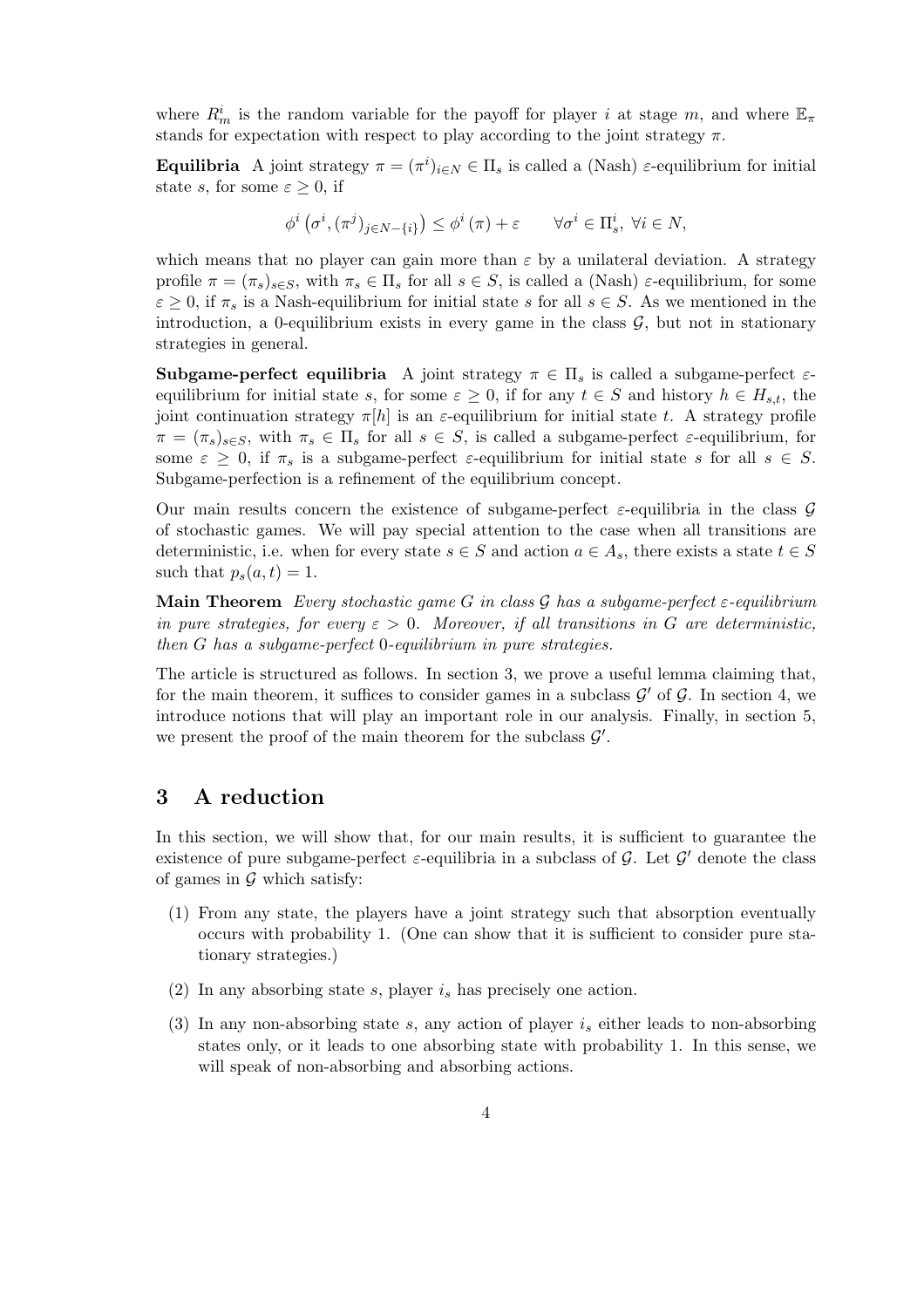(4) In any non-absorbing state s, player  $i_s$  has precisely one absorbing action.

Now we will provide a natural transformation which reduces an arbitrary game  $G \in \mathcal{G}$ into a game  $G' \in \mathcal{G}'$ . So, take a game  $G \in \mathcal{G}$ . We obtain  $G'$  in four steps as follows:

Step 1 for property  $(1)$ : If G does not satisfy this property, then there must exist a state s such that, irrespective of the strategies of the players, the probability that play ever absorbs is zero. This means the payoffs are zeros regardless what happens. For this reason, we replace all such states by absorbing states in which the controlling player has one action and all payoffs are equal to zero.

Step 2 for property (2): In any absorbing state s, we delete all actions of player  $i_s$  except one that offers player  $i_s$  the highest payoff in state s.

Step 3 for property  $(3)$ : Suppose that, in some non-absorbing state s, some action a of player  $i_s$  does not satisfy this property. Then, action a leads to the set of absorbing states with a positive probability. Given absorption takes place through action a, let  $w^j$  denote the conditional expected payoff for player  $j$  in the set of absorbing states. More formally,

$$
w^{j} = \frac{\sum_{u \in S, u \text{ is absorbing}} p_{s}(a, u) \cdot r_{u}^{j}}{\sum_{u \in S, u \text{ is absorbing}} p_{s}(a, u)},
$$

where  $r_u^j$  denotes the unique payoff (cf. property (2)) for player j in absorbing state u. Then, (i) we add two new states: (ia) we add a new absorbing state  $s^*$  in which the controlling player has one action and the payoff for every player j is equal to  $w^j$ , (ib) we add a new non-absorbing state  $s'$  with one action for the controlling player from which transition occurs to state  $s^*$  with probability 1, and (ii) we replace each transition through action  $a$  to an absorbing state by a transition to state  $s'$ . We apply the same transformation to all actions that violate property (3).

Step 4 for property (4): If in some non-absorbing state s, player  $i_s$  has more than one absorbing action, then we delete all absorbing actions of player  $i_s$  except one that offers player  $i_s$  the highest payoff at absorption. We apply the same transformation to all such states. Suppose now on the other hand that there is a non-absorbing state  $s$  in which player  $i_s$  has no absorbing action. Let  $S^0$  denote the set of these states. Then, (i) we raise all payoffs in the absorbing states by 1, (ii) we add a new absorbing state  $t^*$  in which the controlling player has one action and all payoffs are equal to 0, (iii) in each state in  $S^0$ , we add a new absorbing action leading to state  $t^*$ .

It is clear that the new game G' satisfies all four properties, thus  $G' \in \mathcal{G}'$ .

**Lemma 1** Take an arbitrary game  $G \in \mathcal{G}$ , and transform G, according to the rules above, into a game  $G' \in \mathcal{G}'$ . If a subgame-perfect  $\varepsilon$ -equilibrium exists in  $G'$  in pure strategies for all  $\varepsilon > 0$ , then one also exists in G. Moreover, if a subgame-perfect 0-equilibrium exists in G′ in pure strategies, then one also exists in G.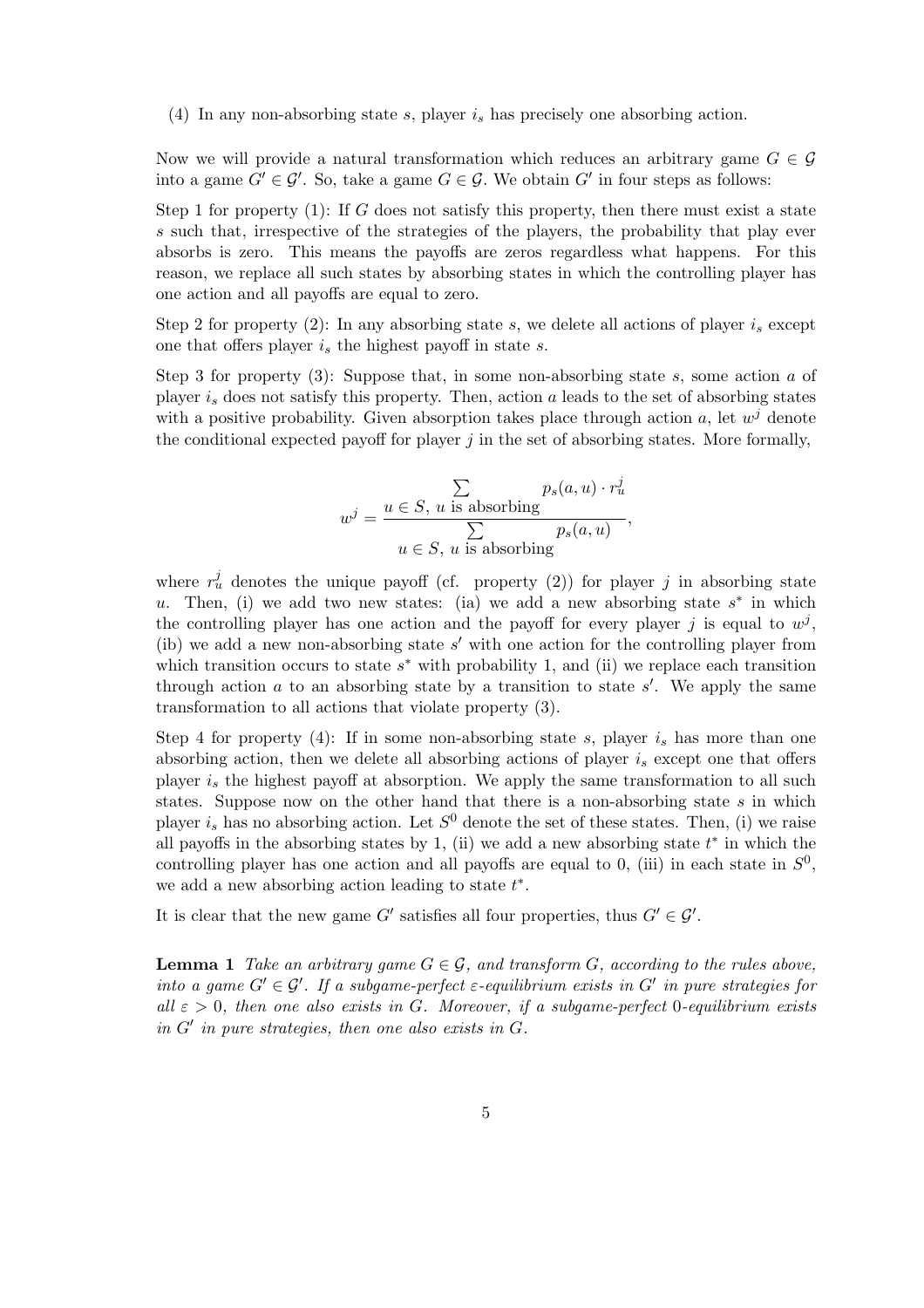Proof. We only show the second part, as the proof for the first part on subgame-perfect ε-equilibria is almost identical. Now let π denote a pure subgame-perfect 0-equilibrium in the game  $G'$ . We will show that  $\pi$  induces a pure subgame-perfect 0-equilibrium for the original game G.

We will only argue for the transformation in step 4, as it is obvious for the other three steps. It is enough to show that  $\pi$  never prescribes to choose the new absorbing actions in states in  $S^0$ . Suppose  $S^0 \neq \emptyset$ , otherwise the statement is obvious. Let T denote the set of states after the transformation in step  $3$  (T can differ from the original state space S due to step 3). Due to the transformation in step 1,  $T - S^0 \neq \emptyset$ . Consider first a state  $s \in T - S^0$ . In this state, player  $i_s$  can obtain a payoff of at least 1 by playing his absorbing action. Hence, his continuation reward from state s with regard to  $\pi$  is always at least 1. Notice that the payoffs in any absorbing state are either all at least 1 or all equal to 0. Hence, each player's (expected) continuation reward from state s with regard to  $\pi$  is always at least some  $\rho_s > 0$ . Due to the transformation in step 1, there exists a state  $t \in S^0$  with an action a such that action a leads to  $S - S^0$  with a positive probability, say  $q_a$ . Then, if player  $i_t$  plays action a in state t, his continuation reward with respect to  $\pi$ is at least  $q_a \cdot \min_{s \in S-S^0} \rho_s > 0$ . Hence, the continuation reward of player  $i_t$  from state t with regard to  $\pi$ , and consequently for all other players as well, is at least some  $\rho_t > 0$ . This means in particular that player  $i_t$  never plays his new absorbing action in state t. If  $S^0 - \{t\} = \emptyset$ , then we are done. On the other hand, if  $S^0 - \{t\} \neq \emptyset$ , then we can continue as before, since there exists again a state  $u \in S^0 - \{t\}$  with an action b such that action b leads to  $(T - S^0) \cup \{t\}$  with a positive probability. Since the number of states is finite, we obtain in finitely many steps a  $\rho > 0$  such that the continuation rewards of the players with regard to  $\pi$  are always at least  $\rho$ . Hence, the new absorbing actions in states in  $S^0$ are never chosen, as desired.  $\square$ 

Due to the above lemma, we may restrict our investigation to games in the class  $\mathcal{G}'$ .

An equivalent interpretation of games in  $\mathcal{G}'$ . Note that, in every state s of a game belonging to  $\mathcal{G}'$ , if player  $i_s$  plays his absorbing action, then play moves with probability 1 to the absorbing state associated with s, say  $t(s)$ . Play is over from a strategic point of view once  $t(s)$  is reached, and each player j receives an (expected) reward equal to  $r_t^j$  $_{t(s)}^j.$ From now on, we will use the following equivalent interpretation of games in  $\mathcal{G}'$ : in every non-absorbing state  $s \in S$ , if player  $i_s$  plays his absorbing action then play terminates, with payoff  $r_s^{\bar{j}} := r_t^{\bar{j}}$  $t(s)$  to every player j. If the players never use their absorbing actions, play continues forever with payoff 0 to every player. In this interpretation, the absorbing states play no role. Playing the absorbing action in a non-absorbing state will be called quitting. Moreover, the absorbing actions will be called quitting actions, and all other actions will be called non-quitting actions.

## 4 Game-plans and viability

Take a stochastic game  $G \in \mathcal{G}'$  and an initial state  $s \in S$ . For a joint pure strategy  $\pi \in \Pi_s$ , let  $H^{\pi}$  denote the set of those histories which have a positive probability with respect to  $\pi$ . A function g from histories to actions is called a complete game-plan for initial state s if g equals the restriction  $\pi_{|H^{\pi}}$  of some joint pure strategy  $\pi \in \Pi_s$  to the set  $H^{\pi}$ . Let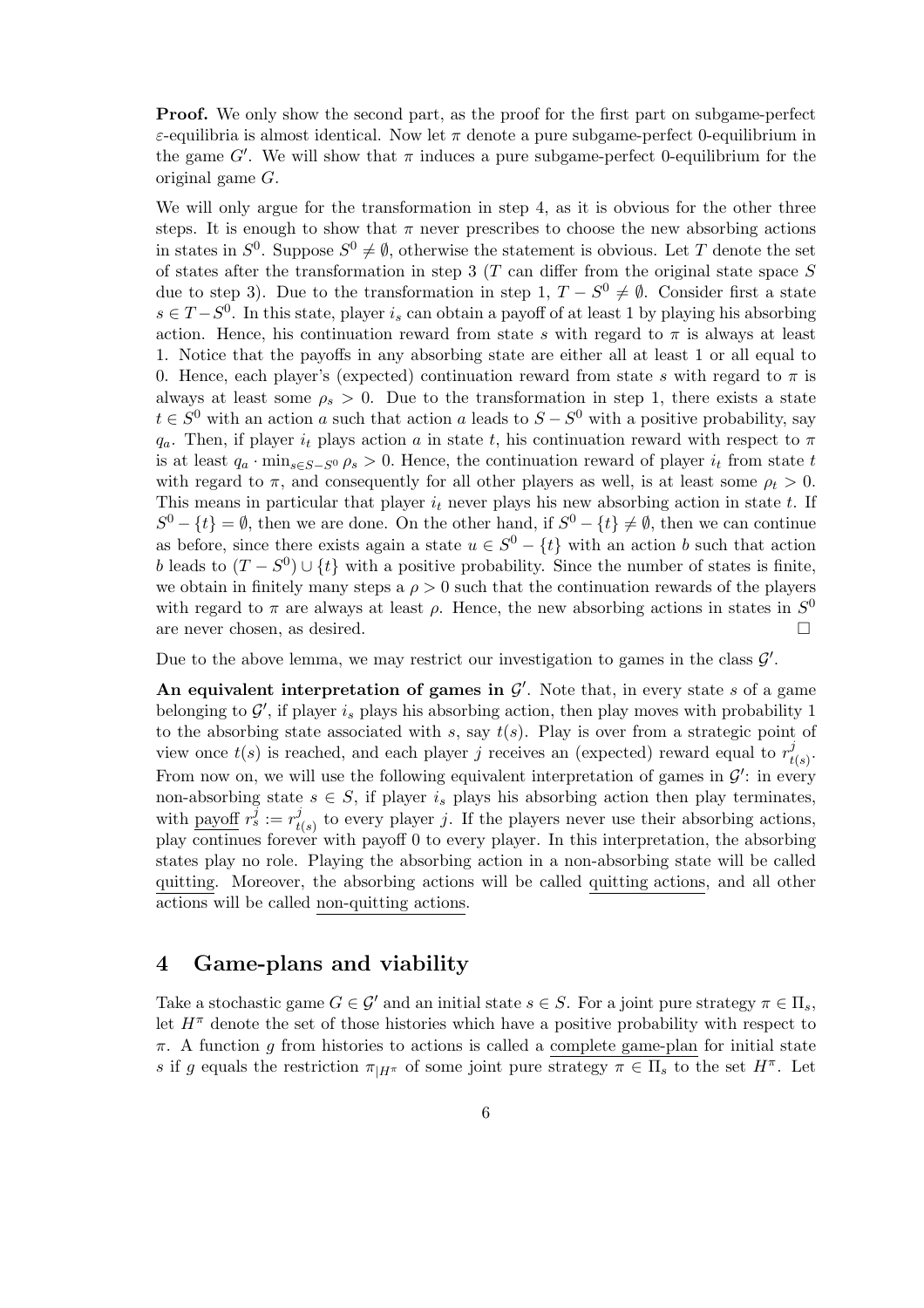$H<sup>g</sup> = H<sup>\pi</sup>$  denote the domain of g. Thus,  $g(h) = \pi(h)$  for all  $h \in H<sup>g</sup>$ . Clearly, different joint pure strategies can induce the same complete game-plan. The idea of a complete game-plan is that it provides a prescription for the choice of an action during the whole play, if no player ever deviates from the plan. We say that a game-plan  $q$  is stationary if  $g(h)$  only depend on the final state of h.

It is also possible to construct a complete game-plan  $g$  for initial state  $s$  inductively, as follows.

- (1) At stage 1, an action  $g(s) \in A_s$  is chosen. Define  $H^{g,1} = \{(s)\}.$
- (2) At stage  $m+1$   $(m \ge 1)$ , an action  $g(h) \in A_u$  is chosen for all histories h of the form  $h = h^m \oplus (t, g(h^m), u)$ , where  $h^m \in H^{g,m}$ , where t denotes the final state of  $h^m$ , and where  $u \in S_t(g(h^m))$ . Let  $H^{g,m+1}$  denote the set of such histories h.

The domain of such a constructed game-plan g is given by  $H<sup>g</sup> = \bigcup_{m \in \mathbb{N}} H<sup>g,m</sup>$ .

A function  $g$  from histories to actions is called a truncated game-plan for initial state  $s$  if  $g$ equals the restriction  $\pi_{|W}$  of a joint pure strategy  $\pi$  to a set  $W \subsetneq H^{\pi}$  of histories such that W satisfies: if  $h \in W$  is an arbitrary history, say up to stage m, then, for any stage  $l < m$ , the part of h up to stage l also belongs to W. An equivalent formulation of this property of the set  $W$  is that if a history does not belong to  $W$ , then neither does any extension of this history up to larger stages. Note that if the players follow the prescriptions of a truncated game-plan g, then it may happen that a history  $h \in H^{\pi} - W$  occurs. In this case, q provides no further prescriptions, and we will say that q expires. Also for the truncated game-plan g, let  $H<sup>g</sup> = W$  denote the domain of g.

**Example 1** Consider a game G with three players and three states s, t and u. In state s, player 1 can either play a non-quitting action  $a_s$  leading to state s with probability  $\frac{1}{2}$  and to state t with probability  $\frac{1}{2}$ , or quit. In state t, player 2 can either play a non-quitting action  $a_t$  leading to state u with probability 1, or play the quitting action. In state u, player 3 can only quit. Consider state s as the initial state. An example of a complete game-plan is  $\hat{g}$ , which prescribes action  $a_s$  in state s until play arrives at state s and then quits in state t. More formally,  $H^{\hat{g}}$  consists of all histories that are either of the form  $(s, a<sub>s</sub>, s, a<sub>s</sub>, ..., s, a<sub>s</sub>, s)$  or of the form  $(s, a<sub>s</sub>, s, a<sub>s</sub>, ..., s, a<sub>s</sub>, t)$ , and  $\hat{q}$  assigns action  $a<sub>s</sub>$  to the former ones and quitting to the latter ones. An example of a truncated game-plan is g' which prescribes action  $a_s$  in state s until play arrives at state t. More formally,  $H^{g'}$ consists of all histories of the form  $(s, a_s, s, a_s, \ldots, s, a_s, s)$ , and g' assigns action  $a_s$  to all these histories.

Consider a (complete or truncated) game-plan g for initial state s. For any  $h \in H<sup>g</sup>$ , we can define the continuation game-plan  $g[h]$  of g with respect to h by  $g[h](h') = g(h \oplus h')$ for all h' with  $h \oplus h' \in H^g$ , just as in the case of strategies. Notice that  $g[h]$  is a game-plan for the final state of h. In the following we will sometimes use the notation  $H_t^g$  $t$ <sup>*y*</sup> to denote the histories in  $H^g$  with final state t. Thus, if  $h \in H_t^g$  $t<sup>g</sup>$ , then  $g[h]$  is a game-plan for state t. Note that  $g[h]$  is complete if g is complete.

A complete game-plan  $g$  is called quitting, if playing according to  $g$  eventually leads to quitting, with probability 1. For a quitting game-plan  $g$ , the expected payoff to a player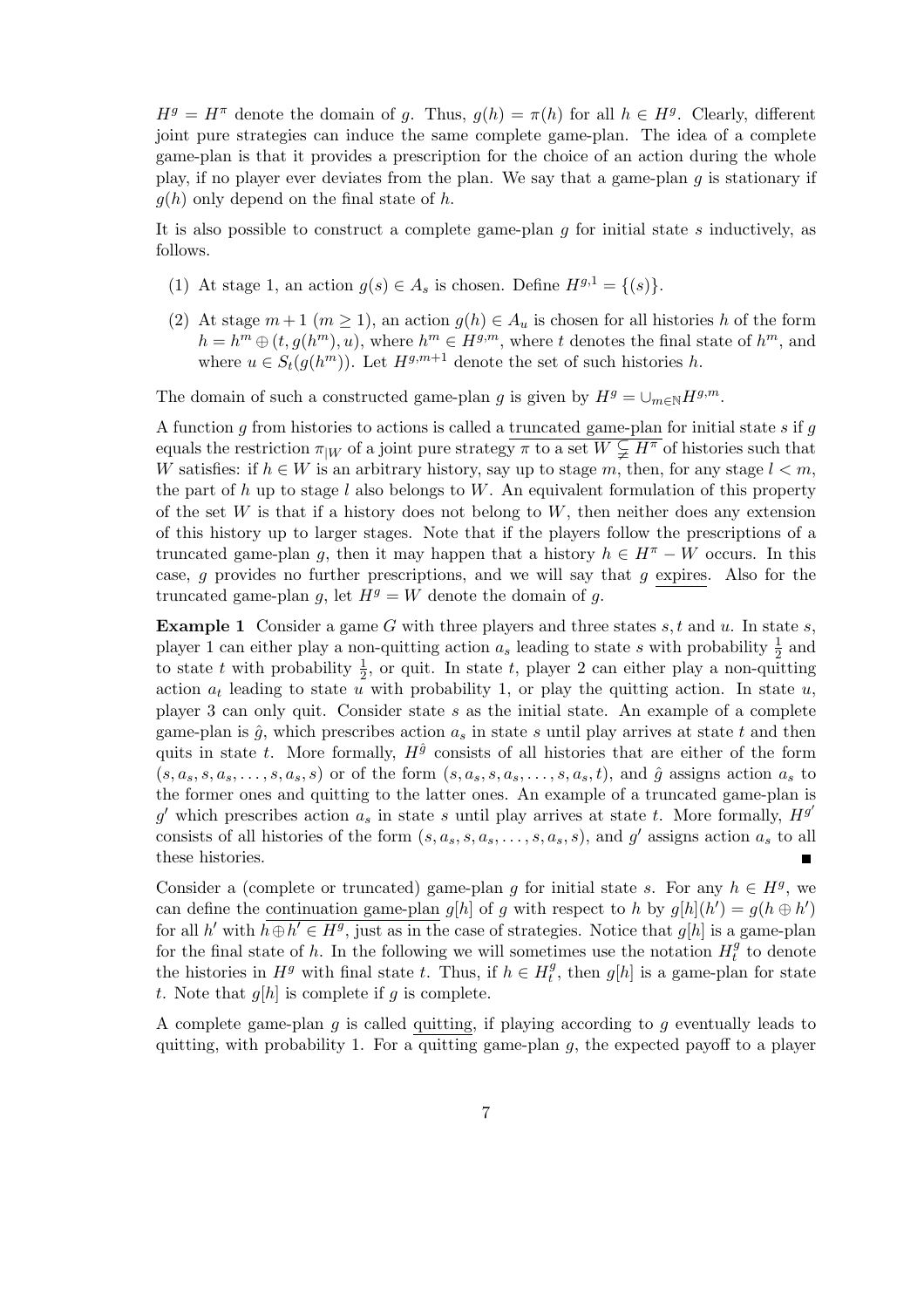i is denoted by  $\phi^{i}(g)$ . Note that any continuation game-plan  $g[h]$  of a quitting game-plan g is also quitting.

Take a real vector  $\alpha = (\alpha_t)_{t \in S}$ . A quitting game-plan g is called viable with respect to  $\alpha$ , if  $\phi^{i_t}(g[h]) \geq \alpha_t$  holds for all  $t \in S$  and all  $h \in H_t^{\overline{g}}$  $t<sup>y</sup>$ . This means that, whenever play is in some state t, and play is according to g, the controlling player  $i_t$  can expect a payoff of at least  $\alpha_t$ . In particular, viability of g with respect to  $\alpha$  implies that termination can only take place at states t with the property  $r_t^{i_t} \geq \alpha_t$ . A state t with this property is called a quitting state with respect to  $\alpha$ .

Let  $V_s(\alpha)$  denote the set of game-plans for initial state s that are viable with respect to  $\alpha$ . A specific viable game-plan will be denoted by v. Note that, for a game-plan  $v \in V_s(\alpha)$  and a history  $h \in H^v$  with final state t, the continuation game-plan  $v[h]$  is a viable game-plan in  $V_t(\alpha)$ . Notice that viable game-plans are, by definition, always quitting and complete.

**Example 2** Consider the game G from example 1 and game-plan  $\hat{q}$  for initial state s as defined in that example. Let the payoff vectors be given by  $(2, 2, 2)$ ,  $(3, 1, 2)$ , and  $(1, 2, 2)$ for s, t and u respectively. Let  $\alpha_s = \alpha_u = 2$  and  $\alpha_t = 1$ . According to  $\hat{g}$ , whenever play is in state s, player 1's expected payoff is equal to  $3 > 2 = \alpha_s$ , and whenever play is in state t, player 2 receives  $1 = \alpha_t$ . Hence,  $\hat{g}$  is viable with respect to  $\alpha$ .

Consider two states  $t, u \in S$ , and a real vector  $\alpha = (\alpha_t)_{t \in S}$ . We define

$$
\beta_t(u,\alpha) = \begin{cases} \inf_{v \in V_u(\alpha)} \phi^{i_t}(v) & \text{when } V_u(\alpha) \neq \emptyset \\ \infty & \text{otherwise,} \end{cases}
$$

which is the highest lower-bound for the payoff to player  $i_t$  with regard to viable gameplans starting in state u. Note that we cannot guarantee that the infimum is attained (cf. the concluding remarks).

Now, we can also define such a bound for an action  $a \in A_t$  of player  $i_t$  in state t as follows:

$$
\gamma_t(a,\alpha) = \begin{cases} \sum_{u \in S} p_t(a,u)\beta_t(u,\alpha) & \text{if action } a \text{ is non-quitting} \\ r_t^{i_t} & \text{if action } a \text{ is quitting.} \end{cases}
$$

Let further

$$
\delta_t(\alpha) = \max_{a \in A_t} \ \gamma_t(a, \alpha).
$$

The main motivation for these definitions is the following. Let  $\varepsilon > 0$ . It is easily proved (cf. Lemma 3) that  $\delta_t(\alpha) \geq \alpha_t$  for all  $t \in S$ . Suppose that also  $\alpha_t \geq r_t^{i_t}$  and  $\delta_t(\alpha) \leq \alpha_t + \frac{1}{2}$  $rac{1}{2}\varepsilon$ for some state t and some vector  $\alpha \in \mathbb{R}^{|S|}$ . Consider the situation that play is in state t, according to some game-plan v which is viable with respect to  $\alpha$ . If the players follow the prescriptions of v, then due to viability, player  $i_t$  will receive a payoff of at least  $\alpha_t$ in expectation. Suppose, however, that player  $i_t$  deviates by playing a non-prescribed action a. If a is quitting then player  $i_t$  receives payoff  $r_t^{i_t} \leq \alpha_t$ , which is no improvement. Otherwise, if a is non-quitting, then notice the following. As  $\delta_t(\alpha) \leq \alpha_t + \frac{1}{2}$  $\frac{1}{2}\varepsilon$ , it is possible to switch to a new game-plan  $v_u \in V_u(\alpha)$  from the next state u such that

$$
\sum_{u \in S} p_t(a, u)\phi^{i_t}(v_u) \leq \sum_{u \in S} p_t(a, u)\beta_t(u, \alpha) + \frac{1}{2}\varepsilon = \gamma_t(a, \alpha) + \frac{1}{2}\varepsilon \leq \delta_t(\alpha) + \frac{1}{2}\varepsilon \leq \alpha_t + \varepsilon.
$$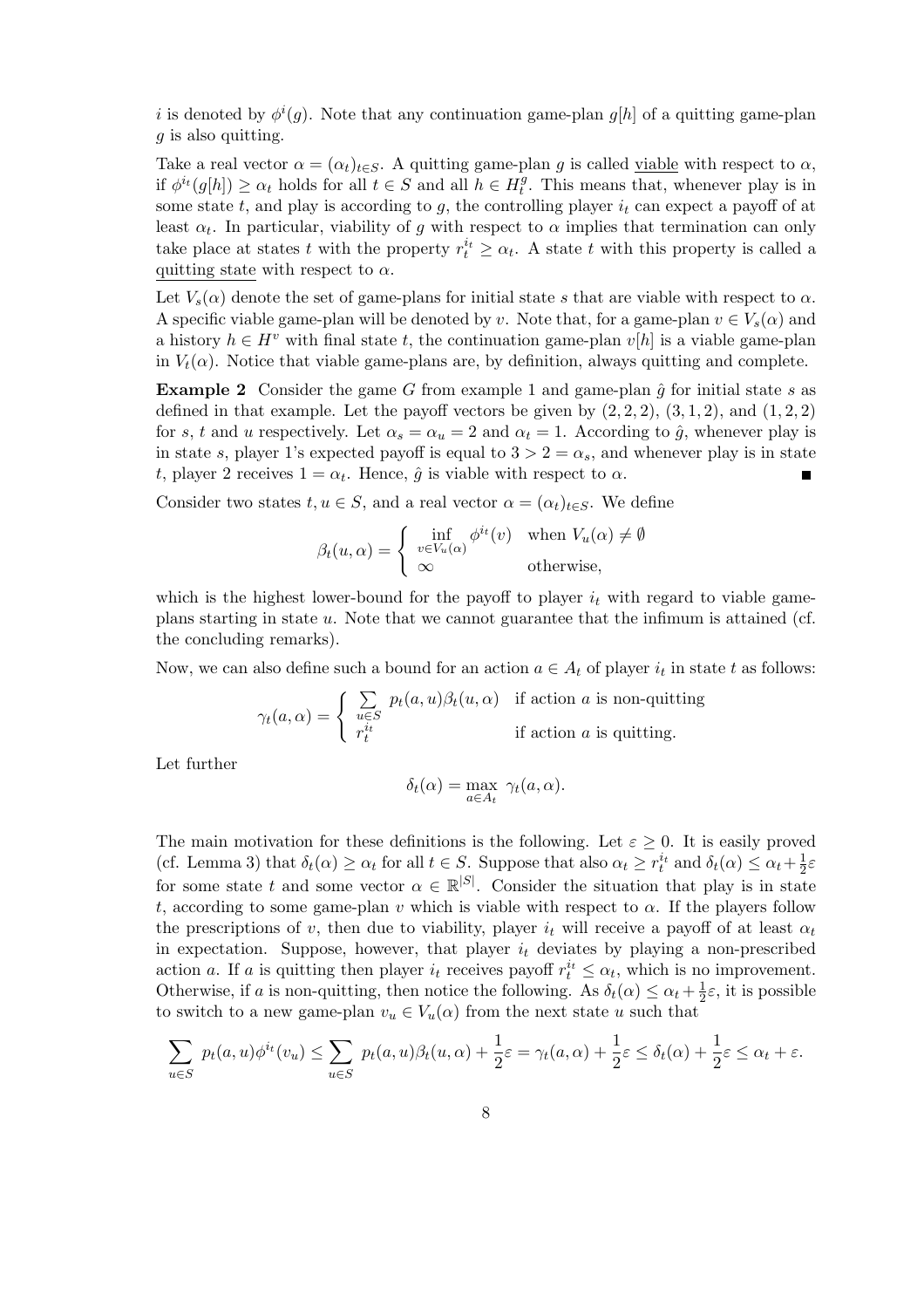This means that, after any deviation, player  $i_t$ 's expected payoff, with regard to the new game-plan, increases by at most  $\varepsilon$ . This idea will later be used when deriving the existence of subgame-perfect  $\varepsilon$ -equilibria.

We finally define  $B_t(\alpha)$  as the set of those actions a for player  $i_t$  in state t for which

$$
\gamma_t(a,\alpha)=\delta_t(\alpha).
$$

By the definition of  $\delta_t(\alpha)$ , the set  $B_t(\alpha)$  is always nonempty. Observe that if  $\delta_t(\alpha) = \infty$ , then  $B_t(\alpha)$  consists of those non-quitting actions a in state t for which there is a state  $u \in S_t(a)$  with  $V_u(\alpha) = \emptyset$ .

The following lemma provides useful properties of these functions. Its proof follows straightforwardly from the definitions.

**Lemma 2** If  $\alpha \geq \overline{\alpha}$ , then we have for all states  $t \in S$  that

- 1.  $V_t(\alpha) \subseteq V_t(\overline{\alpha})$ ;
- 2.  $\beta_t(u,\alpha) > \beta_t(u,\overline{\alpha})$  for all  $u \in S$ ;
- 3.  $\gamma_t(a,\alpha) \geq \gamma_t(a,\overline{\alpha})$  for all  $a \in A_t$ ;
- $\lambda$ .  $\delta_t(\alpha) > \delta_t(\overline{\alpha})$ .

## 5 Subgame-perfect  $\varepsilon$ -equilibria in pure strategies in  $\mathcal{G}'$

In this section, we prove the existence of subgame-perfect  $\varepsilon$ -equilibria, in pure strategies, for all games in the class  $\mathcal{G}'$ . So, consider an arbitrary game  $G \in \mathcal{G}'$ . We start with an iterative scheme, which will appear to converge to a finite limit. We define a sequence  $\alpha^0, \alpha^1, \ldots$  of vectors, where  $\alpha^k = (\alpha^k_t)_{t \in S} \in \mathbb{R}^{|S|}$ , as follows. For  $k = 0$ , we set  $\alpha^0_t = r_t^{i_t}$  for all states  $t \in S$ . Given  $\alpha^k$ , we define  $\alpha^{k+1} = \delta_t(\alpha^k)$  for all states  $t \in S$ .

**Lemma 3** For all  $k \geq 0$  it holds that  $\alpha^{k+1} \geq \alpha^k$ .

**Proof.** The proof is by complete induction. Let  $a_t$  denote the quitting action in state t. For  $k = 0$  we have for any state  $t \in S$  that

$$
\alpha_t^1 = \delta_t(\alpha^0) \ge \gamma_t(a_t, \alpha^0) = r_t^{i_t} = \alpha_t^0.
$$

Assume now that  $\alpha^k \geq \alpha^{k-1}$  holds for some  $k \geq 1$ . Then, by lemma 2-4, we obtain for any state  $t \in S$  that

$$
\alpha_t^{k+1} = \delta_t(\alpha^k) \ge \delta_t(\alpha^{k-1}) = \alpha_t^k,
$$

which completes the proof.  $\Box$ 

Observe the following. For any state  $t \in S$ , at any iteration level k, either  $\alpha_t^k = \infty$  or  $\alpha_t^k$  is bounded from above by the maximal payoff of the game. Since the sequence  $\alpha_t^k$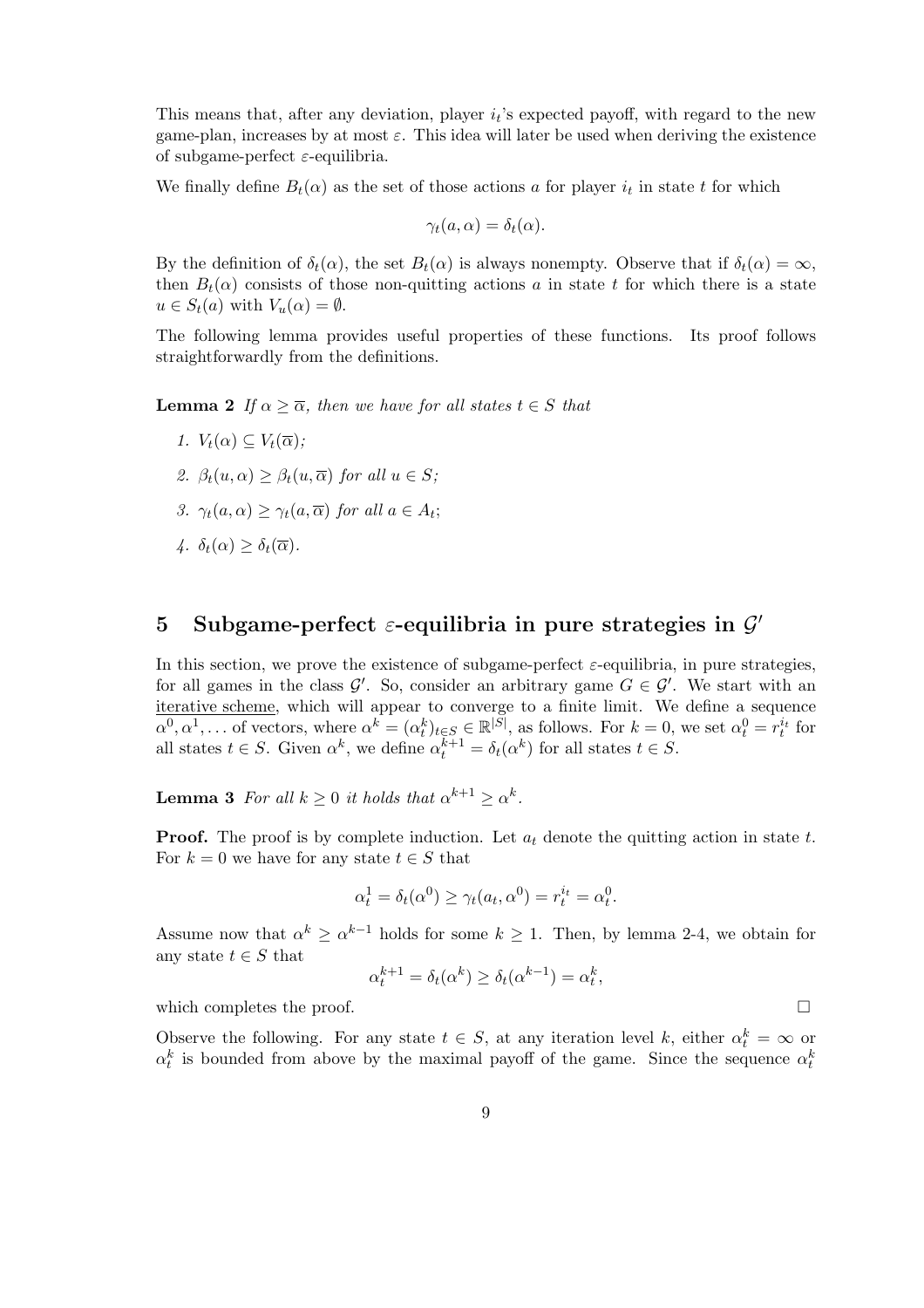$(k = 0, 1, ...)$  is nondecreasing,  $\alpha_t^k$  will either converge to a finite limit, or, after a finite number of iterations,  $\alpha_t^k = \infty$ . We will call this limit  $\alpha_t^*$ , and set  $\alpha^* = (\alpha_t^*)_{t \in S}$ .

**Example 3** Consider the following game G. There are 4 players, so  $N = \{1, 2, 3, 4\}$ . The state space is  $S = \{s_1, s_2, s_3, s_4\}$ , with player i controlling state  $s_i$ . In state  $s_i$ , player i's action space is  $A_{s_i} = \{a_1^i, a_2^i, a_3^i, a_4^i\}$ , where action  $a_j^i$ , with  $j \neq i$ , leads to state  $s_j$  with probability 1 whereas action  $a_i^i$  is quitting. The payoffs for quitting are:

$$
r_{s_1} = (1, 1, 3, 1), r_{s_2} = (1, 1, 1, 1), r_{s_3} = (1, 2, 2, 1), r_{s_4} = (2, 1, 1, 2).
$$

Obviously,  $G \in \mathcal{G}'$ , and all transitions in G are deterministic. We are going to perform the iteration scheme defined above, and we will see that it allows us to construct a pure subgame-perfect 0-equilibrium. For simplicity, a quitting game-plan for initial state  $t_1 \in S$ will be denoted by  $(t_1, t_2, \ldots, t_m, *)$ , where  $t_l \neq t_{l+1}$  for all  $l = 1, \ldots, m-1$ , with the interpretation that in state  $t_1$  action  $a_{t_2}^{t_1}$  should be played, leading to state  $t_2$ , then in state  $t_2$  action  $a_{t_3}^{t_2}$  should be played, leading to state  $t_3$ , and so on until quitting should take place in state  $t_m$ .

Step 0: Initially,  $\alpha_{s_1}^0 = \alpha_{s_2}^0 = 1$  and  $\alpha_{s_3}^0 = \alpha_{s_4}^0 = 2$ . Notice that, since player 4 receives less than  $\alpha_{s_4}^0 = 2$  in all states except his own state  $s_4$ , all game-plans which are viable with regard to  $\alpha^0$  and which start in state  $s_4$ , will eventually quit in state  $s_4$ .

Regarding player 1: Due to the above observation, we obtain  $\beta_{s_1}(s_4, \alpha^0) = 2$  and  $a_4^1 \in$  $B_{s_1}(\alpha^0)$ . Hence,  $\alpha_{s_1}^1 = 2$ .

Regarding player 2: We have  $\beta_{s_2}(s_1, \alpha^0) = 1$  as the game-plan  $(s_1, s_4, *)$  (or simply quitting in state  $s_1$  immediately) is viable with regard to  $\alpha^0$ . Also,  $\beta_{s_2}(s_3, \alpha^0) = 1$ , as  $(s_3, s_1, *)$  is viable with regard to  $\alpha^0$ . Clearly,  $\beta_{s_2}(s_4, \alpha^0) = 1$ . Thus,  $\beta_{s_2}(t, \alpha^0) = 1$  for all states  $t \in S$ , yielding  $\alpha_{s_2}^1 = 1$ .

Regarding player 3: Since  $(s_1, s_2, *)$  is viable with respect to  $\alpha^0$ , it follows that  $\alpha^1_{s_3} = 2$ . Regarding player 4: Of course,  $\alpha_{s_4}^1 = 2$ .

Step 1: We obtained  $\alpha_{s_1}^1 = \alpha_{s_3}^1 = \alpha_{s_4}^1 = 2$  and  $\alpha_{s_2}^1 = 1$ . The main difference is that quitting in state  $s_1$  is no longer viable for player 1. This means that  $(s_3, s_1, *)$  is not viable with regard to  $\alpha^1$ . Hence,  $\beta_{s_2}(s_3, \alpha^1) = 2$  yielding  $\alpha_{s_2}^2 = 2$ . Thus,  $\alpha_t^2 = 2$  for all states  $t \in S$ .

Step 2: We obtained  $\alpha_t^2 = 2$  for all states  $t \in S$ . It is easy to see that  $\alpha^k = \alpha^2$  for all  $k > 2$ , implying  $\alpha_t^* = 2$  for all states  $t \in S$ .

Consider the following game-plans, which are all viable with respect to  $\alpha^*$ :

$$
g_{s_1} = (s_1, s_4, *), \ g_{s_2} = (s_2, s_3, *), \ g_{s_3} = (s_3, *), \ g_{s_4} = (s_4, *).
$$

Now we obtain a pure subgame-perfect 0-equilibrium as follows. From any initial state  $s \in S$ , game-plan  $g_s$  should be played. If any player along the way deviates from  $g_s$  to a non-quitting action, by which play moves to state t, then game-plan  $g_t$  should be played from state  $t$ . And similarly, if a deviation occurs from  $g_t$  to a non-quitting action leading to state u, then game-plan  $g_u$  should be played from state u, and so on. It is easy to check that this prescription provides a subgame-perfect 0-equilibrium.

The following lemma considers concatenations of an action with viable game-plans.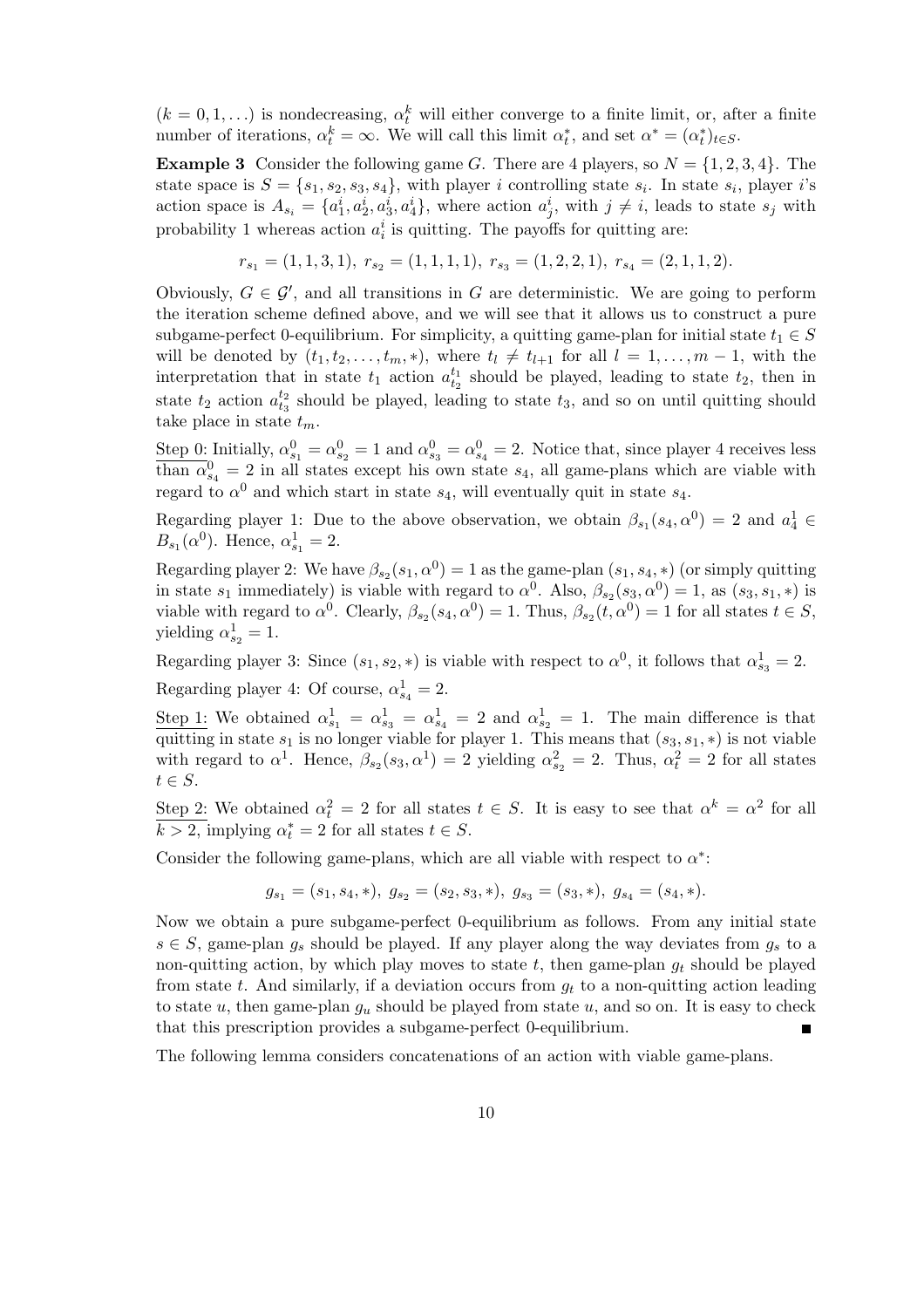**Lemma 4** Suppose  $V_t(\alpha^k) \neq \emptyset$  and let  $v_t \in V_t(\alpha^k)$  for all  $t \in S$ . Choose an initial state  $s \in S$ , and an action  $a \in A_s$ . Construct a game-plan v for initial state s as follows.

- (1) At stage 1, player  $i_s$  plays action a;
- (2) If action a is non-quitting and play reaches state  $t \in S_s(a)$ , then from stage 2 onwards, game-plan  $v_t$  will be played (with forgetting the history before stage 2 and considering state t as the initial state).

If either  $a \in B_s(\alpha^{k-1})$  or  $a \in B_s(\alpha^k)$ , then  $v \in V_s(\alpha^k)$ .

**Proof.** First assume that a is the quitting action. If  $a \in B_s(\alpha^{k-1})$ , then  $\delta_s(\alpha^{k-1})$  $\gamma_s(a, \alpha^{k-1})$ , hence we obtain

$$
\alpha_s^k = \delta_s(\alpha^{k-1}) = \gamma_s(a, \alpha^{k-1}) = r_s^{i_s}.
$$

If  $a \in B_s(\alpha^k)$ , then  $\delta_s(\alpha^k) = \gamma_s(a, \alpha^k)$ , hence

$$
\alpha_s^k \le \alpha_s^{k+1} = \delta_s(\alpha^k) = \gamma_s(a, \alpha^k) = r_s^{i_s},
$$

where the inequality follows from lemma 3. In either case, quitting is viable with respect to  $\alpha^k$ .

Now assume that a is non-quitting. Since  $v_t \in V_t(\alpha^k)$  for every state  $t \in S_s(a)$ , we conclude that the game-plan v is quitting and that  $\phi^{i_u}(v[h]) \geq \alpha_u^k$  holds for any  $u \in S$  and any history  $h \in H_u^v$  that reaches stage 2. It remains to show that  $\phi^{i_s}(v) \ge \alpha_s^k$ . As

$$
\phi^{i_s}(v) = \sum_{t \in S_s(a)} p_s(a, t)\phi^{i_s}(v_t) \ge \sum_{t \in S_s(a)} p_s(a, t)\beta_s(t, \alpha^k) = \gamma_s(a, \alpha^k),
$$

it suffices to verify  $\gamma_s(a, \alpha^k) \ge \alpha_s^k$ . We distinguish two cases:  $a \in B_s(\alpha^{k-1})$  or  $a \in B_s(\alpha^k)$ . If  $a \in B_s(\alpha^{k-1})$ , we obtain

$$
\alpha_s^k = \delta_s(\alpha^{k-1}) = \gamma_s(a, \alpha^{k-1}) \le \gamma_s(a, \alpha^k),
$$

where the inequality follows from lemmas 2-3 and 3. On the other hand, if  $a \in B_s(\alpha^k)$ , we have

$$
\alpha_s^k \le \alpha_s^{k+1} = \delta_s(\alpha^k) = \gamma_s(a, \alpha^k),
$$

where the inequality follows from lemma 3. Hence,  $\phi^{i_s}(v) \ge \alpha_s^k$ , as desired.

The following lemma considers concatenations of a truncated game-plan with viable gameplans.

**Lemma 5** Suppose  $V_t(\alpha^k) \neq \emptyset$  and let  $v_t \in V_t(\alpha^k)$  for all  $t \in S$ . Choose an initial state  $s \in S$ , and let g be a truncated game-plan for s that only uses actions from the sets  $B_u(\alpha^{k-1})$  and  $B_u(\alpha^k)$  for every state  $u \in S$ , and that expires with probability 1. Let v denote the complete game-plan for initial state s, according to which

(1) from stage 1 onwards, game-plan g is executed, and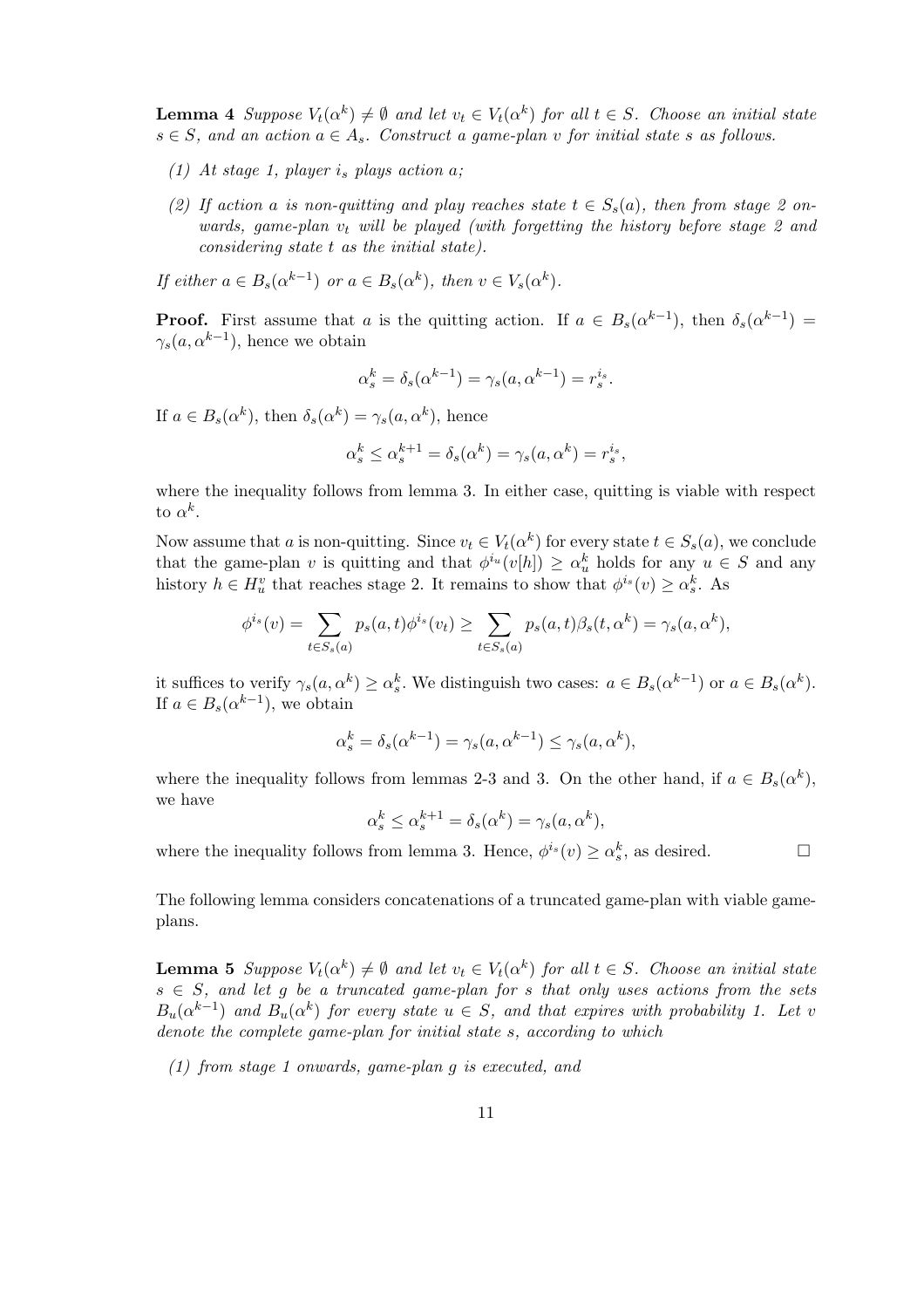(2) when g expires, say in state t, game-plan  $v_t$  will be played (with forgetting the history induced by q and considering state  $t$  as the initial state).

Then  $v \in V_s(\alpha^k)$ .

**Proof.** It is clear that  $v$  is a quitting game-plan. We need to prove that  $v$  is viable with respect to  $\alpha^k$ . For any  $m \in \mathbb{N}$ , consider the following game-plan  $v_m$ , by adapting v: if, at stage m, the game-plan g has not expired yet, and play is in some state t, then start game-plan  $v_t$ . Note that  $v_m$  is viable with respect to  $\alpha^k$  for all m, which follows by repeated application of lemma 4. Let  $\varepsilon > 0$ . Since g expires with probability 1, we can choose m so large that the probability that g expires before stage m is so close to 1 that

$$
\phi^{i_s}(v_m) \le \phi^{i_s}(v) + \varepsilon.
$$

Since  $v_m \in V_s(\alpha^k)$ , we have

$$
\phi^{i_s}(v_m) \ge \alpha_s^k.
$$

Therefore,

$$
\phi^{i_s}(v) \ge \phi^{i_s}(v_m) - \varepsilon \ge \alpha_s^k - \varepsilon.
$$

Since  $\varepsilon > 0$  was arbitrary, we proved  $\phi^{i_s}(v) \ge \alpha_s^k$ .

Observe that, for any  $t \in S$  and any history  $h \in H_t^v$ , the above reasoning can also be given for  $v[h]$  to show that  $\phi^{i_t}([h]) \geq \alpha_t^k$ . Hence,  $v \in V_s(\alpha^k)$ ).  $\qquad \qquad \Box$ 

Let  $k \in \mathbb{N}$ . For two states s and t, we write  $s \preceq^k t$  if state t can eventually be visited with a positive probability when starting in s, by only using actions in the sets  $B_u(\alpha^k)$ ,  $u \in S$ . This relation  $\preceq^k$  is obviously transitive. With respect to  $\preceq^k$ , a nonempty set  $Q \subseteq S$  is called closed, if for every  $s \in Q$  there is no  $t \in S - Q$  such that  $s \preceq^k t$ . A closed set  $Q \subseteq S$ is called minimal closed if Q contains no proper subset which is closed. We will call every minimal closed set a persistent set and its elements persistent states with respect to  $\alpha^k$ . It is clear that there always exists a persistent set. Thus, we have the following properties for persistent states: (i) from any non-persistent state, we can eventually reach the set of persistent states with probability 1, by only using actions in the sets  $B_u(\alpha^k)$ ,  $u \in S$ , (ii) a persistent set  $P^k$  cannot be left through actions in the sets  $B_u(\alpha^k)$ ,  $u \in P^k$ , and (iii) if s and  $t \neq s$  belong to the same persistent set  $P^k$ , then t can eventually be visited when starting in s with probability 1, by only using actions in the sets  $B_u(\alpha^k)$ ,  $u \in P^k$ .

The next lemma derives an essential property of persistent states.

**Lemma 6** Suppose that  $V_u(\alpha^k) \neq \emptyset$  for all  $u \in S$ . Take a persistent state  $s \in S$  with *respect to*  $\alpha^k$ . *Then* 

- 1. If  $a \in B_s(\alpha^{k-1})$  (which implies  $k > 0$ ), then  $a \in B_s(\alpha^k)$ ;
- 2. If a is quitting and  $k = 0$ , then  $a \in B_s(\alpha^0)$ .

**Proof.** Let  $a \in B_s(\alpha^{k-1})$  if  $k > 0$  or let a be quitting if  $k = 0$ . We will show that  $a \in B_s(\alpha^k)$ . Let  $P^k$  denote the persistent set with respect to  $\alpha^k$  that state s belongs to. For every state  $t \in P^k$ , we define a game-plan  $v_t$ , starting in state t, according to which: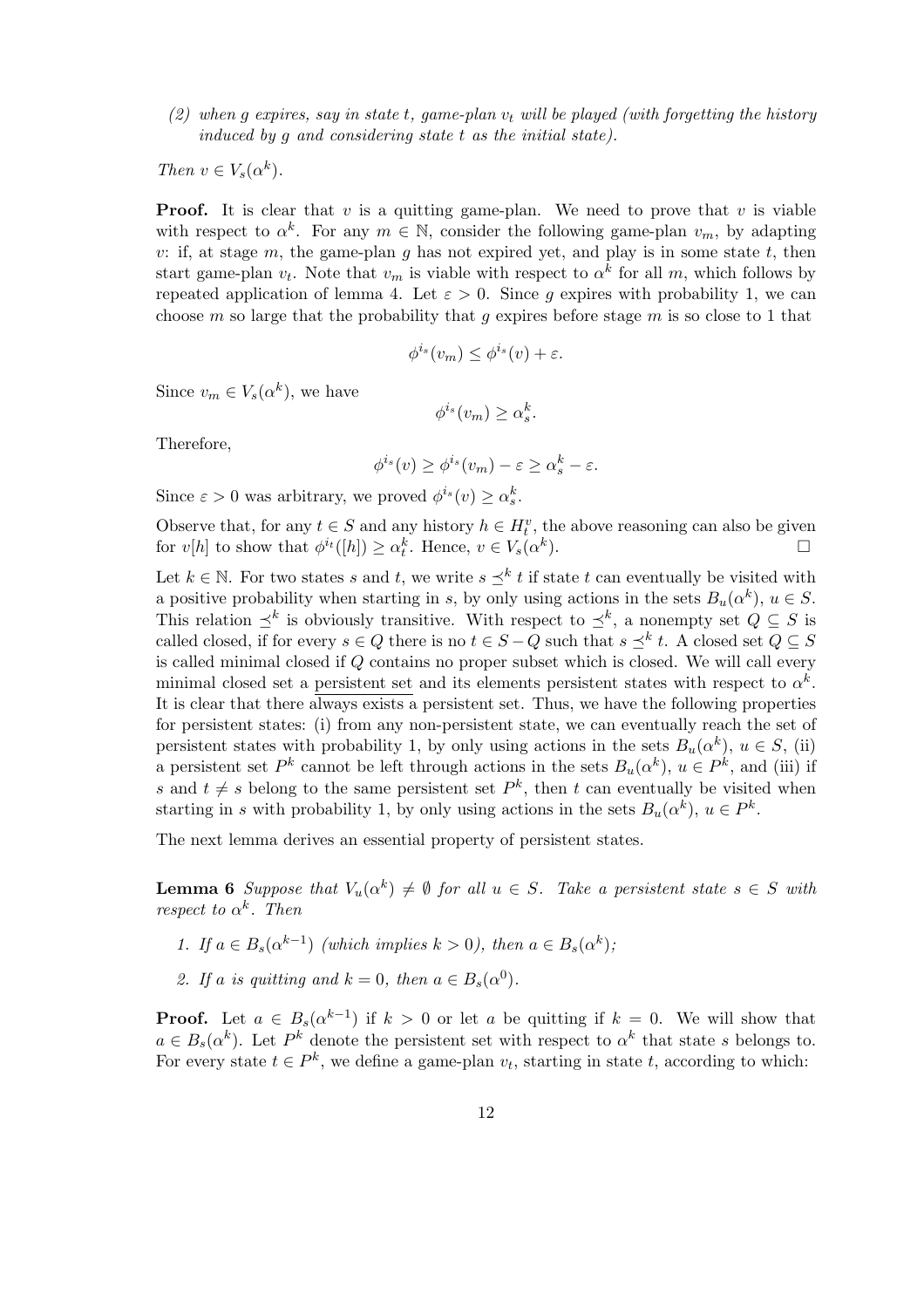(1) From stage 1 onwards, starting in state t, a truncated game-plan will be used to eventually visit state s, by only using actions in the sets  $B_u(\alpha^k)$ ,  $u \in P^k$ . Such a gameplan exists by property (iii) of persistent states. (If  $t = s$ , then this truncated game-plan is empty.) Notice that the game-plan expires in state s with probability 1.

(2) When s is reached, say at stage  $m \geq 1$ , action a will be played.

(3) If a is non-quitting, choose viable game-plans  $w_u \in V_u(\alpha^k)$  for all  $u \in S_s(a)$ . From stage  $m+1$  onwards, if  $u' \in S_s(a)$  denotes the state at stage  $m+1$ , the viable game-plan  $w_{u'}$  will be played (with forgetting the history before stage  $m + 1$  and considering state  $u'$ as the initial state).

We have  $v_t \in V_t(\alpha^k)$  for all  $t \in P^k$ . If  $k > 0$ , then  $a \in B_s(\alpha^{k-1})$ , and viability follows by lemma 5. If  $k = 0$ , then a is quitting, and as quitting is always viable with respect to  $\alpha^0$ , viability of  $v_t$  follows by lemma 5.

We claim that

$$
\beta_s(t, \alpha^k) \le \gamma_s(a, \alpha^k)
$$

for all  $t \in P^k$ . As  $v_t \in V_t(\alpha^k)$ , for all  $t \in P^k$ , we have  $\beta_s(t, \alpha^k) \leq \phi^{i_s}(v_t)$ . If a is quitting, then each game-plan  $v_t$  terminates at s with payoff  $r_s^{i_s}$  for  $i_s$ , in which case the claim follows from

$$
\beta_s(t, \alpha^k) \le \phi^{i_s}(v_t) = r_s^{i_s} = \gamma_s(a, \alpha^k).
$$

If  $a$  is non-quitting, then each game-plan  $v_t$  induces the payoff

$$
\phi^{i_s}(v_t) = \sum_{u \in S_s(a)} p_s(a, u)\phi^{i_s}(w_u).
$$

The claim now follows from

$$
\beta_s(t, \alpha^k) \le \sum_{u \in S_s(a)} p_s(a, u) \left[ \inf_{w_u \in V_u(\alpha^k)} \phi^{i_s}(w_u) \right] = \sum_{u \in S_s(a)} p_s(a, u) \beta_s(u, \alpha^k) = \gamma_s(a, \alpha^k),
$$

since the choice of  $w_u$  was arbitrary in  $V_u(\alpha^k)$  for all  $u \in S_s(a)$ .

Now take  $b \in B_s(\alpha^k)$ . We claim that

$$
\gamma_s(b, \alpha^k) \le \gamma_s(a, \alpha^k).
$$

If b is quitting, this claim follows from  $\gamma_s(b, \alpha^k) = r_s^{i_s} \leq \gamma_s(a, \alpha^k)$ . If b is non-quitting, then, due to  $s \in P^k$  and  $b \in B_s(\alpha^k)$ , we have  $S_s(b) \subseteq P^k$ . Therefore, the claim follows from

$$
\gamma_s(b,\alpha^k) = \sum_{t \in S_s(b)} p_s(b,t)\beta_s(t,\alpha^k) \le \sum_{t \in S_s(b)} p_s(b,t)\gamma_s(a,\alpha^k) = \gamma_s(a,\alpha^k).
$$

Since  $b \in B_s(\alpha^k)$ , we may derive

$$
\delta_s(\alpha^k) = \gamma_s(b, \alpha^k) \le \gamma_s(a, \alpha^k),
$$

which implies  $a \in B_s(\alpha^k)$ , as desired.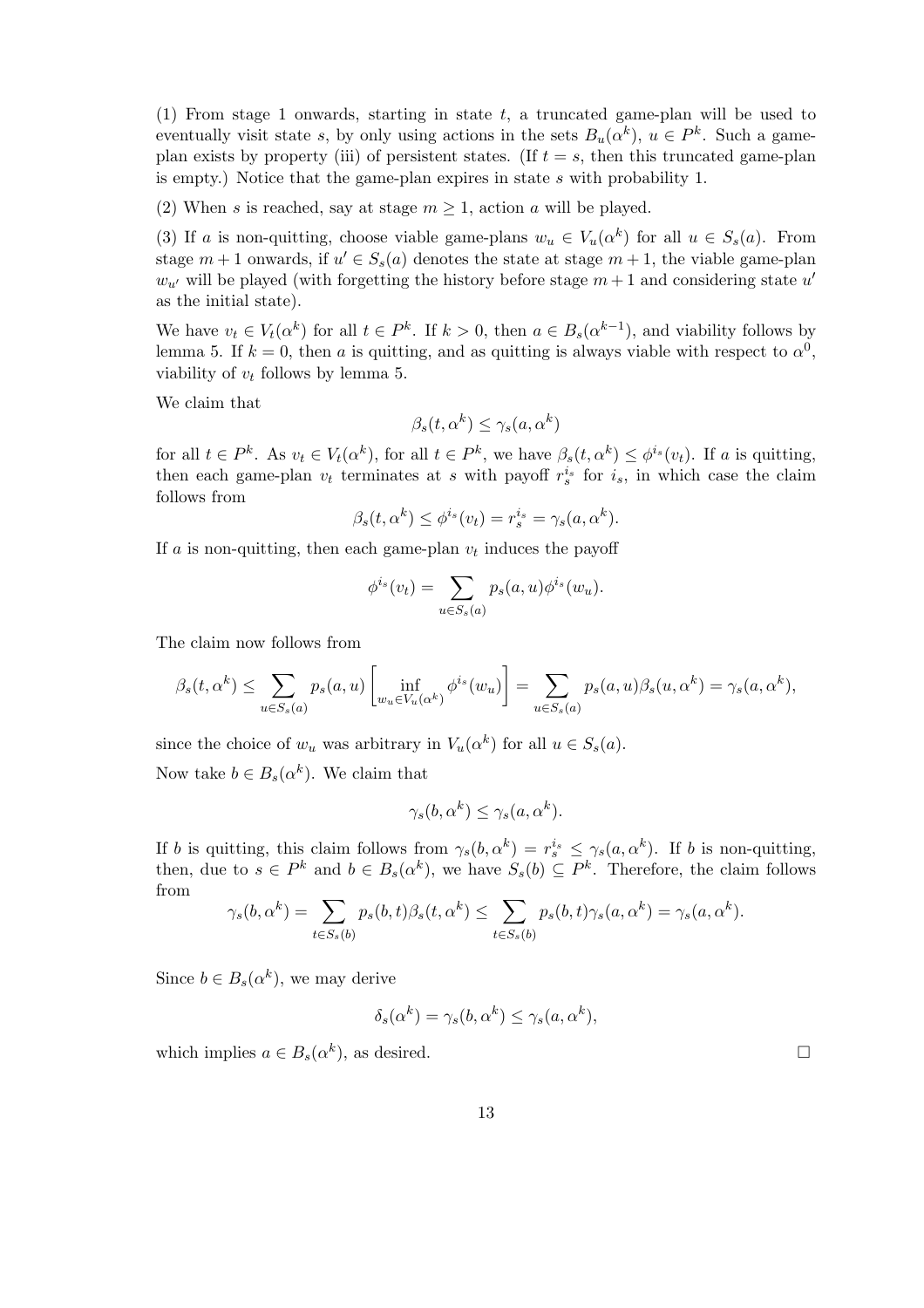**Lemma 7** If t is a quitting state with respect to  $\alpha^k$  and if t is persistent with respect to  $\alpha^k$ , then t is a quitting state with respect to  $\alpha^{k+1}$ .

**Proof.** Let t be a persistent quitting state with respect to  $\alpha^k$  and let a denote the quitting action. If  $k = 0$ , then  $a \in B_t(\alpha^k)$  by lemma 6. If  $k > 0$ , then  $a \in B_t(\alpha^{k-1})$ , since  $\delta_t(\alpha^{k-1}) = \alpha_t^k = r_t^{i_t} = \gamma_t(a, \alpha^{k-1})$ . So if  $k > 0$ ,  $a \in B_t(\alpha^k)$  also follows by lemma 6. Consequently,  $\alpha_t^{k+1} = \delta_t(\alpha^k) = \gamma_t(a, \alpha^k) = r_t^{i_t}.$ 

We are now ready to prove that the iterative scheme converges to a finite limit.

#### Lemma 8

- 1.  $V_s(\alpha^k) \neq \emptyset$  for all  $k \geq 0$  and all  $s \in S$ ,
- 2. Every persistent set with respect to  $\alpha^{k}$  contains quitting states with respect to  $\alpha^{k}$ .
- 3. The limit  $\alpha^*$  of the iterative process  $\alpha^k$  is finite.

**Proof.** We prove 1 and 2 by induction on k. Notice that both 1 and 2 are trivially true for  $k = 0$ . Now assume 1 and 2 are true for some  $k \geq 0$ .

To prove claim 1 for  $k + 1$ , notice that a truncated game-plan for  $s \in S$  exists that only uses actions in the sets  $B_u(\alpha^k)$   $(u \in S)$ , and that expires with probability 1 in a persistent set with respect to  $\alpha^k$ . This follows by property (i) of persistent states. Moreover, the truncated game-plan can be extended to a truncated game-plan that expires with probability 1 at a quitting state with respect to  $\alpha^k$ , only by actions in the sets  $B_u(\alpha^k)$ , by property (iii) of persistent sets and by the assumption that 2 holds for  $k$ . We then complete the game-plan, which we denote by  $w_s$ , by choosing the quitting action when a quitting state with respect to  $\alpha^k$  is reached. By lemma 7, the state is also quitting with respect to  $\alpha^{k+1}$ , and we may apply lemma 5, to derive that  $w_s \in V_s(\alpha^{k+1})$ .

To prove 2 for  $k+1$ , let  $P^{k+1}$  be a persistent set with respect to  $\alpha^{k+1}$ , choose  $s \in P^{k+1}$ arbitrarily, and construct the game-plan  $w_s \in V_s(\alpha^{k+1})$  as above. We claim that the gameplan  $w_s$  only visits states in  $P^{k+1}$ . This is trivial for state s visited at stage 1. Assume it is true for a state t visited at stage m. By construction of  $w_s$ , the action at state t is chosen from  $B_t(\alpha^k)$ . By lemma 6, this action is also in  $B_t(\alpha^{k+1})$ . Therefore, the state visited at stage  $m+1$  is again in  $P^{k+1}$ , by property (ii) of persistent sets. This demonstrates that  $w_s$  terminates with probability 1 in  $P^{k+1}$ . Since  $w_s \in V_s(\alpha^{k+1})$ , it follows that  $P^{k+1}$ contains quitting states with respect to  $\alpha^{k+1}$ .

To prove 3, notice that due to 1, each  $\alpha_s^k$  is finite for all  $s \in S$  and  $k \in \mathbb{N}$ . Moreover, as each  $\alpha_s^k$  is a convex combination of payoffs in the game, it is bounded from above by the maximal payoff. Since the sequence  $(\alpha^k)_{k\in\mathbb{N}}$  is non-decreasing, it converges to a finite  $\Box$ 

Now we are ready to show Main Theorem 1 restricted to games in  $\mathcal{G}'$ .

**Theorem 9** In every stochastic game G in class  $\mathcal{G}'$ , there exists a subgame-perfect  $\varepsilon$ equilibrium in pure strategies, for every  $\varepsilon > 0$ . Moreover, if all transitions in G are deterministic, then G has a subgame-perfect 0-equilibrium in pure strategies.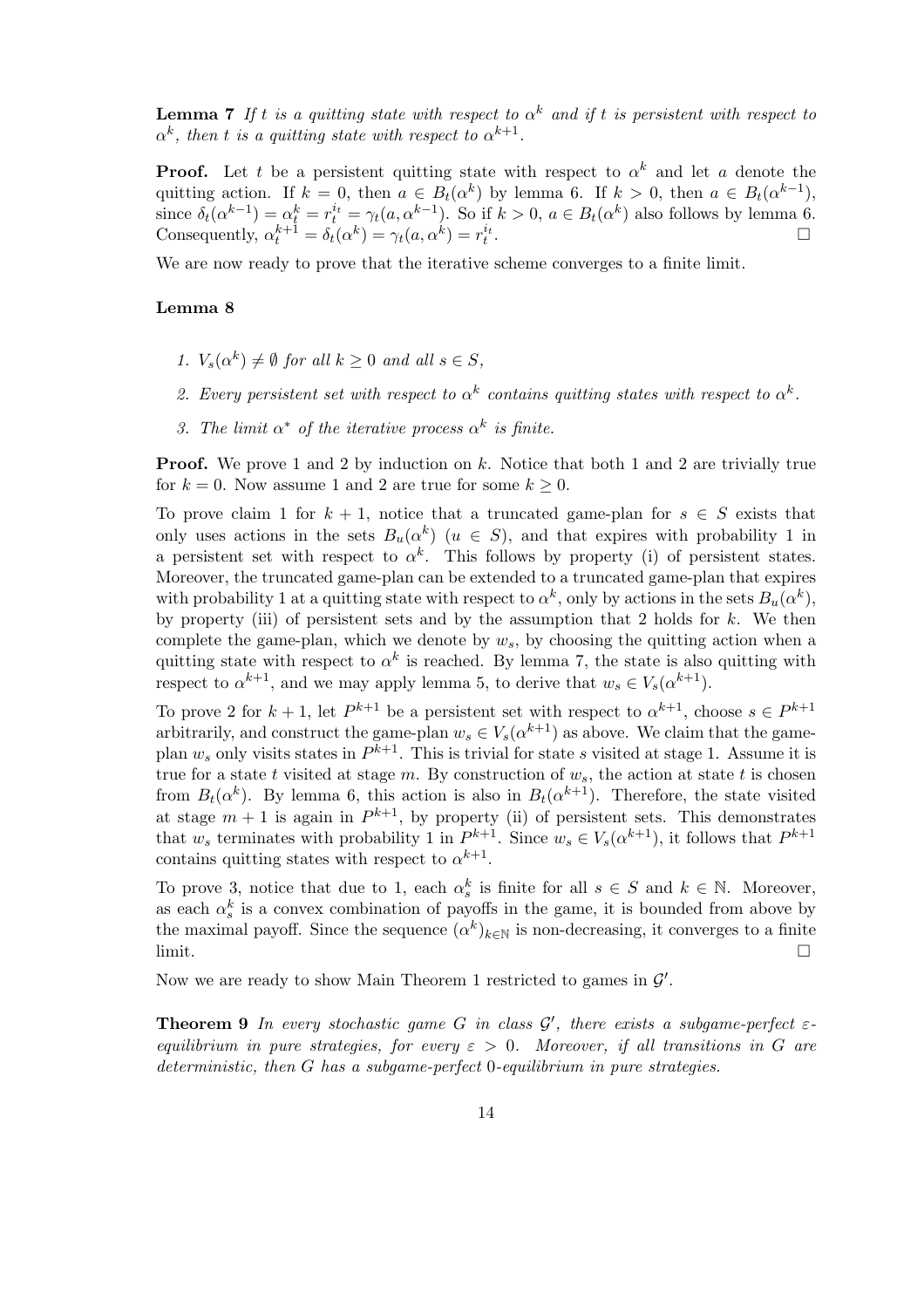Proof. General transitions: We start by showing the case of general transitions. Take a stochastic game  $G$  in  $\mathcal{G}'$ . We assume that all payoffs at quitting are at least 1; otherwise we can raise all payoffs at quitting by 1 (for any  $\varepsilon \geq 0$ , any subgame-perfect  $\varepsilon$ -equilibrium in this modified game is also a subgame-perfect  $\varepsilon$ -equilibrium in the original game). Take an initial state  $s \in S$ . Let  $\varepsilon > 0$  and let  $k \in \mathbb{N}$  be so large that

$$
\left\|\alpha^* - \alpha^k\right\| \le \frac{\varepsilon}{4|S|},
$$

where the norm is the maximum-norm, and where  $|S|$  equals the number of states.

We will now define a joint pure strategy  $\pi^{\epsilon}$ , and show that  $\pi^{\epsilon}$  is a subgame-perfect  $\varepsilon$ equilibrium for initial state s.

Step 1: Definition of  $\pi^{\varepsilon}$ . We will define the joint pure strategy  $\pi^{\varepsilon}$  inductively. Let  $s^1 = s$ and take an arbitrary game-plan  $v^1 \in V_{s^1}(\alpha^k)$ . When starting in state  $s^1$ , the joint strategy  $\pi^{\varepsilon}$  prescribes to play according to the game-plan  $v^1$ , as long as all players follow the prescriptions of  $v^1$ . If, on the other hand, in some state, the controlling player ignores the prescription by  $v^1$  and deviates to a non-quitting action, by which play moves to some state  $s^2$ , then  $\pi^{\varepsilon}$  prescribes to switch to a certain new game-plan  $v^2 \in V_{s^2}(\alpha^{k+1})$ . This game-plan  $v^2$ , to be specified later, will be used as long as all players follow the prescriptions by  $v^2$ . And similarly, if deviation occurs at some point to a non-quitting action, then  $\pi^{\varepsilon}$  prescribes another new game-plan  $v^3 \in V_{s^3}(\alpha^{k+2})$  from the state  $s^3$  right after the deviation, and so on. Thus, with respect to  $\pi^{\varepsilon}$ , a game-plan is active at any point during play.

We will now describe the choice of these game-plans after a deviation takes place. Suppose the players are expected to use game-plan  $v^m$ , but in state t, player  $i_t$  deviates to nonquitting action a. Let  $s^{m+1}$  denote the state to which transition occurs through action a. Then, the new game-plan  $v^{m+1}$  is chosen such that  $v^{m+1} \in V_{s^{m+1}}(\alpha^{k+m})$  and the expected reward satisfies

$$
\phi^{i_t}(v^{m+1}) \le \beta_t(s^{m+1}, \alpha^{k+m}) + \frac{\varepsilon}{2^{m+1}}.
$$

Such a game-plan exists by lemma 8 and by the definition of the function  $\beta$ .

Step 2:  $\pi^{\varepsilon}$  is a subgame-perfect  $\varepsilon$ -equilibrium for initial state s. In order to prove this, we will show that  $\pi^{\varepsilon}$  is an  $\varepsilon$ -equilibrium for initial state s. Since the structure of any continuation strategy  $\pi^{\varepsilon}[h]$  is almost identical to that of  $\pi^{\varepsilon}$  (the only difference is that  $\pi^{\varepsilon}[h]$  starts with a continuation game-plan of  $v^m$ , for some m, a similar proof can be given that  $\pi^{\epsilon}[h]$  is an  $\varepsilon$ -equilibrium in the subgame after an arbitrary history h.

Take a player *i*, and a pure strategy  $\tilde{\sigma}^i$  for player *i*. We will show that player *i* cannot improve his expected payoff by more than  $\varepsilon$  if he deviates from the strategy  $\pi^{\varepsilon,i}$  to  $\tilde{\sigma}^i$ , i.e.

$$
\phi_s^i(\tilde{\sigma}^i, \pi^{\varepsilon, -i}) \le \phi_s^i(\pi^{\varepsilon, i}, \pi^{\varepsilon, -i}) + \varepsilon. \tag{1}
$$

Note that we only consider pure deviations for player  $i$ , but one can show the same along similar lines for arbitrary deviations as well.

Let  $\sigma^i$  be the strategy for player i which follows the prescriptions of  $\tilde{\sigma}^i$  until, during play, a history  $h$  occurs, with a final state  $u$  controlled by player  $i$ , such that either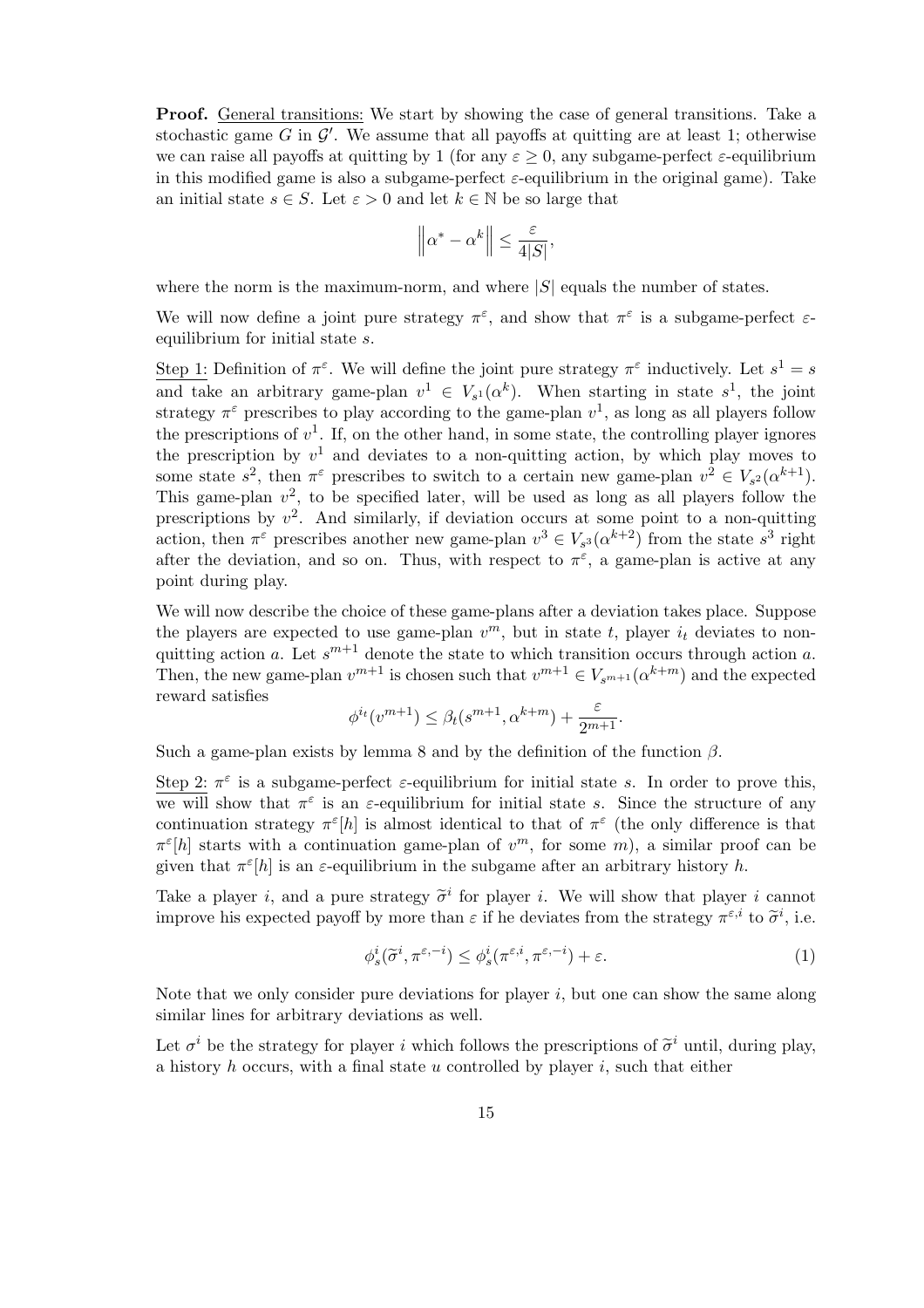- (1) the probability that  $(\tilde{\sigma}^i[h], \pi^{\varepsilon,-i}[h])$  ever prescribes quitting is less than  $1/\bar{r}$ , where  $\bar{r}$  is the maximal payoff in the game, or
- (2)  $\tilde{\sigma}^i[h]$  prescribes to quit at u.

In both cases,  $\sigma^{i}[h]$  tells player i to play according to  $\pi^{i,\varepsilon}[h]$ . Notice that the expected payoff for player *i* with regard to  $(\tilde{\sigma}^i[h], \pi^{\varepsilon, -i}[h])$  is at most his expected payoff with regard to  $(\sigma^{i}[h], \pi^{\varepsilon, -i}[h])$ . In case  $\tilde{\sigma}^{i}[h]$  prescribes quitting, this follows from the fact that  $\pi^{\varepsilon}[h]$  is viable with respect to  $\alpha^*$ , and since  $\alpha^*_{u} \geq r_u^i$ . In case the probability on quitting is at most  $1/\bar{r}$ , then the expected payoff for player i is at most 1, while his payoff is at least 1 if he follows  $\sigma^{i}[h]$ . (Recall our assumption that all quitting payoffs are at least 1.) Notice that whenever  $(\sigma^i, \pi^{\varepsilon,-i})$  deviates from  $\pi^{\varepsilon}$ , it is by a non-quitting action. Moreover,  $(\sigma^i, \pi^{\varepsilon,-i})$ leads to quitting eventually with probability 1.

Since

$$
\phi^{i}(\sigma^{i}, \pi^{\varepsilon, -i}) \geq \phi^{i}(\widetilde{\sigma}^{i}, \pi^{\varepsilon, -i}),
$$
  

$$
\phi^{i}(\sigma^{i}, \pi^{\varepsilon, -i}) \leq \phi^{i}(\pi^{\varepsilon, i}, \pi^{\varepsilon, -i}) + \varepsilon.
$$
 (2)

it suffices to show

to prove (1). For any  $m \in \mathbb{N} \cup \{0\}$ , let  $\sigma_m^i$  be the modification of  $\sigma^i$  which does not deviate from  $\pi^{\varepsilon,i}$  any more if game-plan  $v^{m+1}$  becomes active. This means that  $\sigma_m^i$  deviates at most m times. Note that  $\sigma_0^i = \pi^{\varepsilon,i}$ . Let  $d_m$  denote the expected payoff for player i with respect to  $(\sigma_m^i, \pi^{\varepsilon, -i})$  and initial state s, i.e.

$$
d_m = \phi^i(\sigma_m^i, \pi^{\varepsilon, -i}).
$$

Since  $(\sigma^i, \pi^{\varepsilon, -i})$  from initial state s leads to quitting eventually, with probability 1, we must have

$$
\phi^i(\sigma^i, \pi^{\varepsilon, -i}) = \lim_{m \to \infty} \phi^i(\sigma^i_m, \pi^{\varepsilon, -i}) = \lim_{m \to \infty} d_m.
$$

Let  $H(1) \subseteq H^{v^1}$  denote the set of histories h, such that (i) player i controls the final state of h, say u, (ii)  $\sigma^{i}(h)$  prescribes to deviate by playing some action  $a \in A_u$ . For  $h \in H(1)$ , let  $\tau(1,h)$  denote the event that h occurs. The construction of  $\sigma^i$  guarantees that  $a$  is non-quitting, hence some game-plan  $v^2$  will be chosen after the deviation. With E denoting the expectation with respect to  $(\sigma^i, \pi^{\varepsilon, -i})$ , we have by the choice of  $v^2$ 

$$
\mathbb{E}(\phi^{i}(v^{2})|\tau(1,h)) = \sum_{s^{2} \in S_{u}(a)} p_{u}(a, s^{2})\beta_{u}(s^{2}, \alpha^{k+1}) + \frac{\varepsilon}{4} \n= \gamma_{u}(a, \alpha^{k+1}) + \frac{\varepsilon}{4} \n\leq \delta_{u}(\alpha^{k+1}) + \frac{\varepsilon}{4} \n= \alpha_{u}^{k+2} + \frac{\varepsilon}{4} \n\leq \alpha_{u}^{k} + (\alpha_{u}^{k+2} - \alpha_{u}^{k}) + \frac{\varepsilon}{4} \n\leq \phi^{i}(v^{1}[h]) + ||\alpha^{k+2} - \alpha^{k}|| + \frac{\varepsilon}{4},
$$

where the last inequality follows from the viability of  $v^1$  with respect to  $\alpha^k$ . Thus, with  $\mathbb P$ denoting the probability of an event with respect to  $(\sigma^i, \pi^{\varepsilon, -i})$ , we obtain

$$
d_1 - d_0 = \sum_{h \in H(1)} \mathbb{P}(\tau(1, h)) \cdot \left[ \mathbb{E} \left( \phi^i(v^2) | \tau(1, h) \right) - \phi^i(v^1[h]) \right] \le \left\| \alpha^{k+2} - \alpha^k \right\| + \frac{\varepsilon}{4}.
$$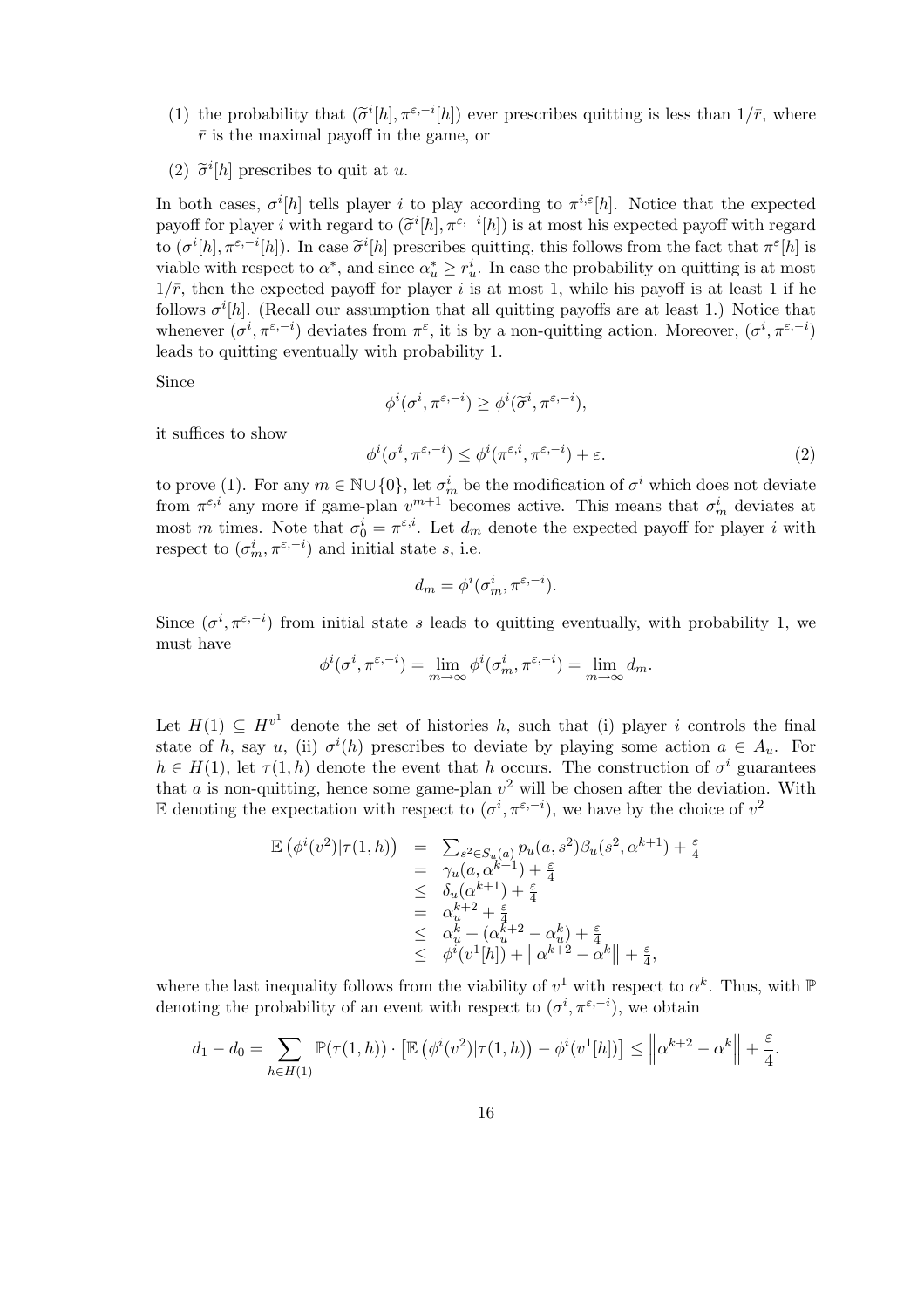In a similar fashion,

$$
d_2 - d_1 \le \left\| \alpha^{k+3} - \alpha^{k+1} \right\| + \frac{\varepsilon}{8},
$$

and in general

$$
d_{m+1} - d_m \le \left\| \alpha^{k+m+2} - \alpha^{k+m} \right\| + \frac{\varepsilon}{2^{m+2}}.
$$

Hence

$$
d_m - d_0 \le \sum_{l=k}^{k+m-1} \left\| \alpha^{l+2} - \alpha^l \right\| + \sum_{l=2}^{m+1} \frac{\varepsilon}{2^l} \le \sum_{l=k}^{\infty} \left\| \alpha^{l+2} - \alpha^l \right\| + \frac{\varepsilon}{2}
$$

The choice of k implies

$$
\sum_{l=k}^{\infty} ||\alpha^{l+2} - \alpha^l|| \leq \sum_{u \in S}^{\infty} \sum_{u \in S} (\alpha_u^{l+2} - \alpha_u^l)
$$
  
= 
$$
\sum_{u \in S}^{\infty} \sum_{l=k}^{\infty} (\alpha_u^{l+2} - \alpha_u^l)
$$
  
= 
$$
\sum_{u \in S} [(\alpha_u^* - \alpha_u^k) + (\alpha_u^* - \alpha_u^{k+1})] \leq \frac{\varepsilon}{2}.
$$

Then

$$
\phi_s^i(\sigma^i, \pi^{\varepsilon, -i}) = \lim_{m \to \infty} d_m \le d_0 + \frac{\varepsilon}{2} + \frac{\varepsilon}{2} = \phi_s^i(\pi^{\varepsilon}) + \varepsilon,
$$

which completes the proof of (2).

Deterministic transitions: Now suppose, additionally, that all transitions in the game G are deterministic. Then every quitting game-plan induces one specific history, which ends when a specific player quits. Thus, quitting game-plans can only induce finitely many different payoffs. As a consequence, in the definition of  $\beta_s(t, \alpha^*)$ , the infimum is attained for all  $s, t \in S$ . Moreover,  $\delta_t(\alpha^*) = \alpha_t^*$  for all  $t \in S$ , since  $\alpha_t^* = \alpha_t^{k+1} = \delta(\alpha^*) = \delta(\alpha^*)$  for  $k$  sufficiently large. For these reasons, the proof for the general case can be applied with  $\varepsilon = 0.$ 

Concluding Remarks. In all examples we have analyzed, we found a pure subgameperfect 0-equilibrium. Whether or not this holds in general, is unclear. Nevertheless, in every game for which infimum is attained in the definition of the function  $\beta$ , and for which the sequence  $\alpha^k$  converges in a finite nuber of steps, the existence of a pure subgame-perfect 0-equilibrium follows, just as in the case of deterministic transitions.

One can prove that  $V_t(\alpha^*) \neq \emptyset$  for all  $t \in S$ . The reason is that the constructed gameplans in the proof of lemma  $8$  are all stationary. Thus, for a given state  $t$ , one can choose stationary game-plans  $v_t^k \in V_t(\alpha^k)$  for all  $k \geq 0$ . Since there are only finitely many stationary game-plans, it follows that  $(v_t^k)_{k \in \mathbb{N}}$  contains a constant subsequence, and it is straightforward to prove that this constant is a stationary game-plan in  $V_t(\alpha^*)$ . We did not prove in general that  $\delta_t(\alpha^*) = \alpha_t^*$  for all  $t \in S$ , so it remains open whether the vector equation  $\delta(\alpha) = \alpha$  has a solution (where  $\delta(\alpha) = (\delta_t(\alpha))_{t \in S}$ ). Although the existence of such a fixed point would simplify the proof of theorem 9, it would not resolve the issue of subgame-perfect 0-equilibria.

In the case of deterministic transitions, a polynomial time algorithm exists to determine the vector  $\alpha^*$ . Also, the game-plans in a subgame-perfect equilibrium can be determined during play when needed, in polynomial time. To see this, note that for every  $t \in S$ , the number  $\alpha_t^k$  can only have  $|S|$  different values. Since every such number is non-increasing, it follows that the vector  $\alpha^k$  can change at most  $(|S|-1)|S|$  times before  $\alpha^{k+1} = \alpha^k$ . Hence,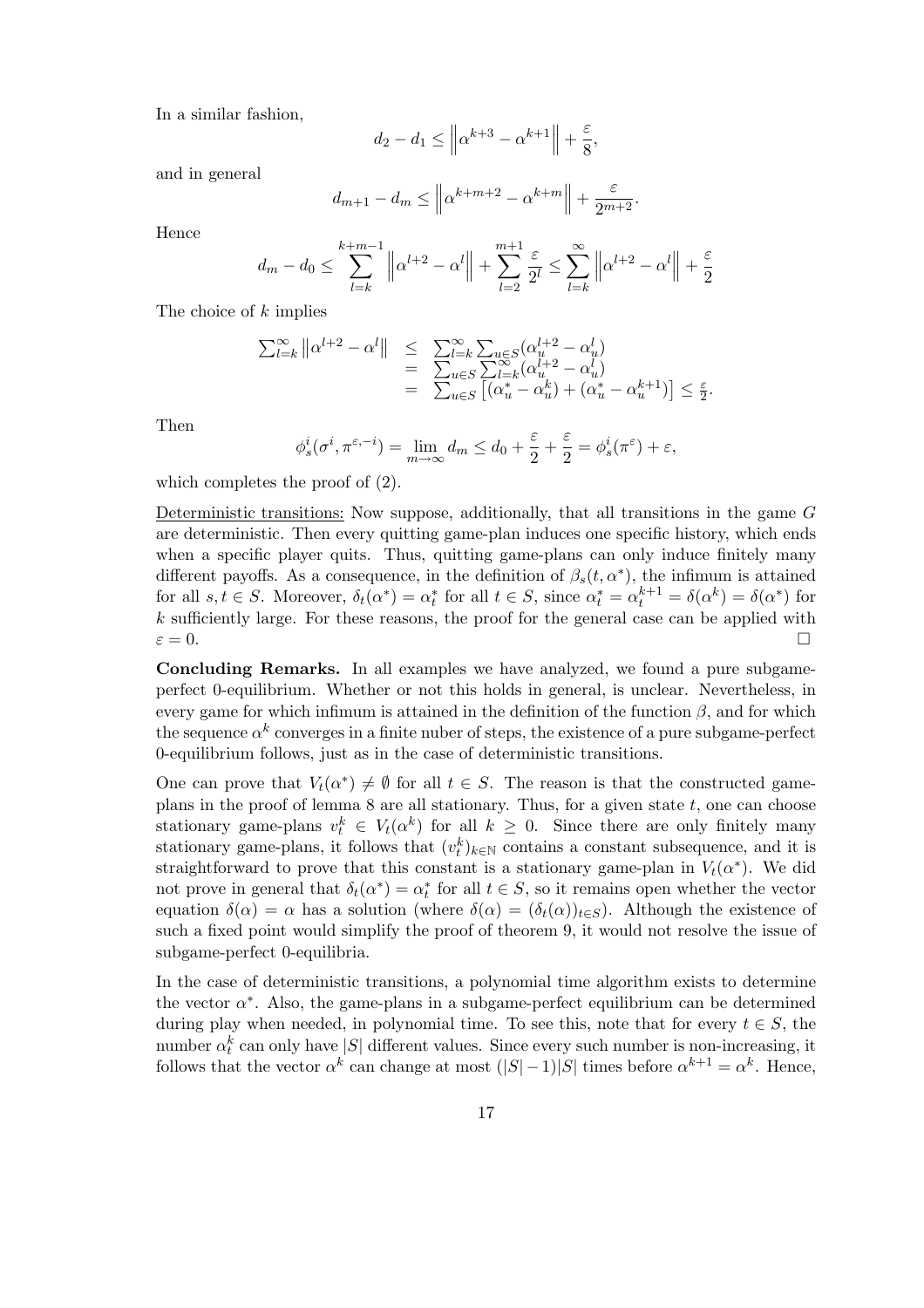the calculation of  $\alpha^*$  requires at most  $(|S|-1)|S|$  iterations. As one iteration requires the calculation of  $|S|^2$  numbers  $\beta_s(t, \alpha^k)$ , it suffices to show that  $\beta_s(t, \alpha)$  can be calculated in polynomial time. Since transitions are deterministic, we have

$$
\beta_s(t,\alpha) = \min\{r_u^{i_s} \mid v \in V_t(\alpha) \text{ exists that terminates in } u\}.
$$

Hence, the calculation of  $\beta_s(t, \alpha)$  can be done by a check for every  $u \in S$  whether a viable game-plan for t with respect to  $\alpha$  exists that terminates in u. To do the check, construct the digraph with vertex-set

$$
V = \{u' \in S \mid \alpha_{u'} \le r_u^{i_{u'}}\}
$$

and arc-set

 $A = \{(u', u'') \mid \text{an action } a \in A_{u'} \text{ exists such that } p_{u'}(a, u'') = 1\}.$ 

Now observe that a viable game-plan for t with respect to  $\alpha$  terminating in u exists if and only if the digraph  $(V, A)$  has a directed path from t to u. Since the construction of each digraph and the detection of a directed path can be done in polynomial time, it follows that the calculation of  $\beta_s(t,\alpha)$  requires polynomial time.

### References

- [1] D. Blackwell and T. S. Ferguson, The Big Match, Annals of Mathematical Statistics, 39 (1968), 159–163.
- [2] J. Flesch, F. Thuijsman, and O. J Vrieze, Stochastic games with additive transitions, European Journal of Operational Research, 179 (2007), 483–497.
- [3] J. Flesch, G. Schoenmakers, and O. J. Vrieze, Stochastic games on a product state space, Mathematics of Operations Research, 33 (2008), 403–420.
- [4] J. Flesch, G. Schoenmakers, and O. J. Vrieze, Stochastic games on a product state space: The periodic case, Research memorandum RM/08/016, University of Maastricht, the Netherlands, 2008.
- [5] D. Gillette, Stochastic games with zero stop probabilities, Contributions to the theory of games III (M. Dresher, A. W. Tucker, and P. Wolfe, eds.), Princeton University Press, 1957, 179-187.
- [6] J. Kuipers, J. Flesch J, G. Schoenmakers, and O. J. Vrieze, Subgame-perfect equilibria in free transition games, Research memorandum RM/08/027, University of Maastricht, the Netherlands, 2008.
- [7] A. Mashiah-Yaakovi, Periodic stopping games, Preprint, forthcoming in International Journal of Game Theory.
- [8] J. F. Mertens and A. Neyman, Stochastic games, International Journal of Game Theory, 10 (1981), 53–66.
- [9] E. Shmaya and E. Solan, Two Player Non Zerosum Stopping Games in Discrete Time, The Annals of Probability, 32 (2004), 2733–2764.
- [10] E. Shmaya, E. Solan, and N. Vieille, An Application of Ramsey Theorem to Stopping Games, Games and Economic Behavior, 42 (2003), 300–306.
- [11] R. S Simon, The Structure of Non-zero-sum Stochastic Games, Advances in Applied Mathematics, 38 (2003), 1–26.